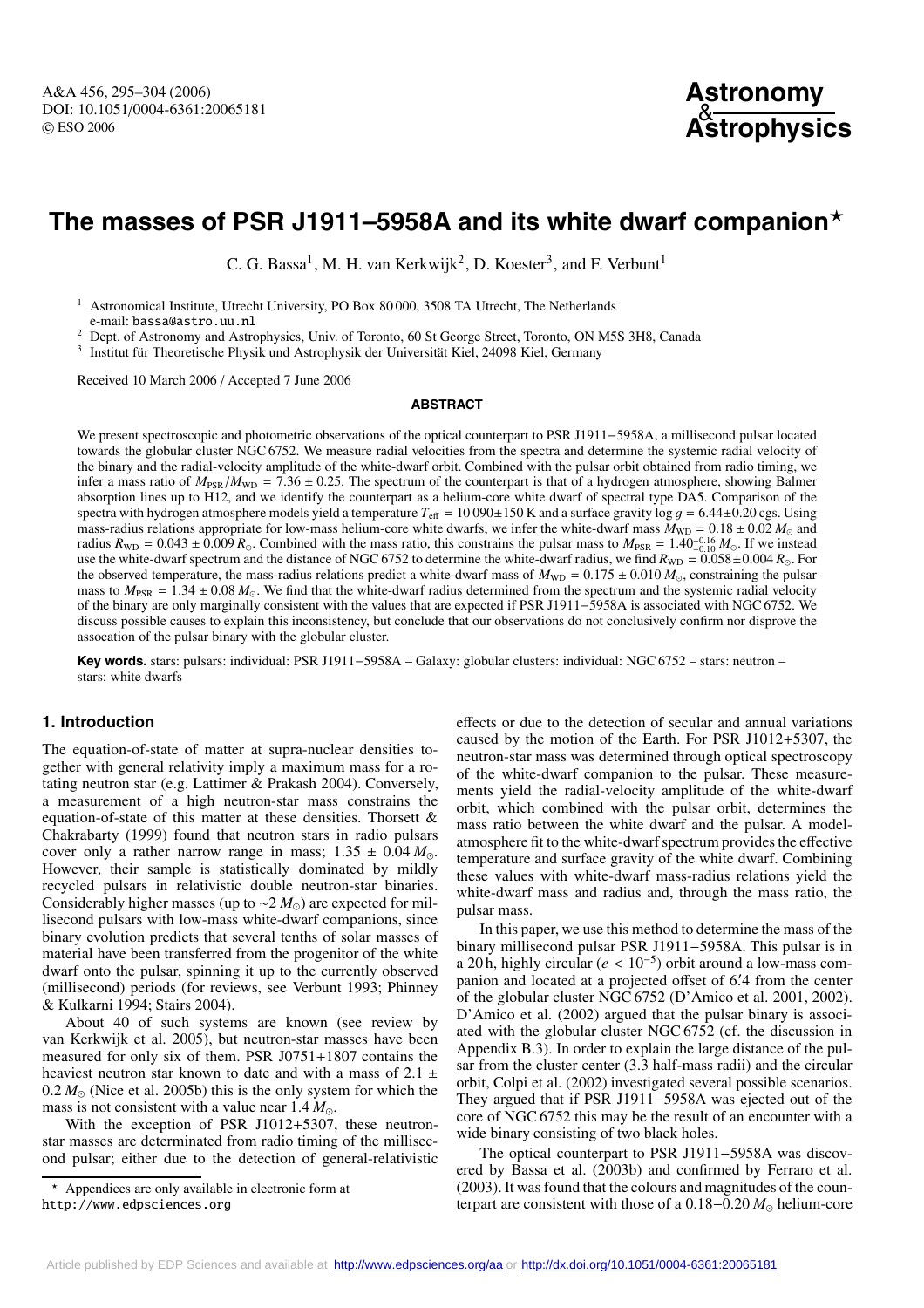white dwarf at the distance of NGC 6752. The relative brightness of the counterpart  $(V = 22.1)$  and the fact that the field surrounding PSR J1911−5958A is not extremely crowded, motivated us to obtain phase-resolved spectroscopic observations of the companion of PSR J1911−5958A and determine the mass of the pulsar. In principle, these observations can also be used to verify the membership of PSR J1911−5958A with NGC 6752 through the systemic radial velocity and the white-dwarf radius, which should be consistent with values expected for a system associated with the globular cluster. If the association is confirmed, the accurate distance to the globular cluster provides a separate constraint on the radius of the white dwarf and thus its mass.

This paper is structured as follows; in Sect. 2, we describe our spectroscopic observations and their reduction, as well as the analysis of archival photometric observations. The radialvelocity measurements are described in Sect. 3 and we determine the properties of the system in Sect. 4. We compare our results with the work by Cocozza et al. (2006) and present the overall discussion and conclusions in Sect. 5. In Appendix A we elaborate on the corrections we applied to the wavelength scale. Finally, we discuss the membership of PSR J1911−5958A with NGC 6752 in Appendix B.

#### **2. Observations and data reduction**

## 2.1. Spectroscopy

Twenty-three long-slit spectra of the companion of PSR J1911−5958A were obtained with FORS1, the Focal Reducer and Low Dispersion Spectrograph of the ESO VLT at Cerro Paranal, on 8 different nights from May to August of 2004. A summary of the observations is given in Table 2. Between the first and second observing run, the instrument was moved from Unit Telescope 1 (UT1, Antu) to UT2 (Kueyen). The spectra were obtained with the 600 lines mm<sup>-1</sup> "B" grism and a 1'31 slit, which gives a wavelength coverage from<br>3300–5690 Å The standard-resolution collimator was used 3300−5690 Å. The standard-resolution collimator was used, resulting in a pixel size of  $0.'2$  pix<sup>-1</sup> in the spatial direction<br>and  $1.2 \text{ Å}$  pix<sup>-1</sup> in the dispersion direction. All spectra had inte and  $1.2 \text{ Å pix}^{-1}$  in the dispersion direction. All spectra had integration times of 2470s and were sandwiched between two 30s. *B*-band, through-the-slit images and preceded by one or more 30 s *B*-band acquisition images. The seeing, as determined from the width of the slit profiles, varied between  $0''$  5 and 1<sup>'</sup>. O, with only three spectra having a *FWHM* larger than  $0''$  8. Generally only three spectra having a *FWHM* larger than 0. <sup>7</sup>8. Generally, the conditions were good with photometric skies. With this the conditions were good, with photometric skies. With this setup, the spectral resolution is set by the seeing, which is less than the slit width in all observations. For our average spectra, a resolution of 4.5 Å is inferred from the spectra of the reference star discussed below. Following the FORS1 calibration plan, bias, flat-field and wavelength calibration frames were obtained during twilight or daytime afer each observing night, with the telescope pointed towards the zenith.

Given the proximity of a brighter star  $(V = 17.3)$  only 3".<sup>1</sup> to the North-West of the pulsar companion, we chose to center the slit on both this star and the companion, see Fig. 1. We did this to use the star as a reference for the wavelength and flux calibration and to minimalize the influence of this star on the spectrum of the white dwarf. Besides the pulsar companion and this bright star (which we henceforth call the reference star or star R), stars A, B and C (see Fig. 1) and D also fall on the slit. As a result of this setup, the position angle of the slit is fixed on the sky and differs from the parallactic angle, by an amount which depends on the hour angle of the observation. Any effects of differential atmospheric refraction, which become important when



**Fig. 1.** The orientation of the slit on the sky. The 1''31 slit is shown with the white-dwarf companion denoted as "WD". The nearby star used as a the white-dwarf companion denoted as "WD". The nearby star used as a reference is denoted as "R", and names of some of the other stars on the slit are indicated. Star D is located outside the figure, to the North-West of PSR J1911–5958A. This 60" × 60" image is an average of two 30 s *B*-band acquisition images obtained during the first observing night.

one does not observe with the slit parallel to the parallactic angle (Filippenko 1982), are largely corrected for by the Atmospheric Dispersion Corrector (ADC) on the FORS1 instrument.

To account for slit losses and to allow for flux calibration, the exposure with the slit positioned closest to the parallactic angle (that from MJD 53229, see Table 2) was followed by exposures through a 2" slit of both the pulsar companion (1600 s) and the spectro-photometric flux standard LTT 7987 (30 s; Hamuy et al. 1992, 1994). For these the conditions were photometric with 0.'7 seeing.<br>The images

The images were reduced with the Munich Image Data Analysis System (MIDAS). All images were bias-corrected with the bias values from the overscan regions on the FORS1 chip and flat-fielded using lamp exposures. For the sky substraction we used clean regions between the stars along the slit. The region extended to  $26''$  to each side of the pulsar companion, encompassing the pulsar companion, the reference star and star A, B and C. For star D a similar procedure was used. A polynomial was fitted to the spatial profile of these clean regions of the sky for each column in the disperion direction. The order of the polynomial was predominantly zero; but first and second order fits were used when this significantly increased the goodness of the fit.

Spectra were extracted from the sky-subtracted images using an optimal extraction method similar to that of Horne (1986). Each of the extracted spectra was wavelength calibrated with the HeHgCd wavelength calibration frames. Here we measured the positions of the lines in a row-averaged (in the spatial direction) multiplication of the wavelength calibration frame and the 2-dimensional (in the spatial and dispersion direction) slit profile of the star in question. A cubic polynomial fit was sufficient to describe the dispersion relation and gave root-meansquare (rms) residuals of less than 0.06 Å. The wavelength calibrations were found to be stable between different observing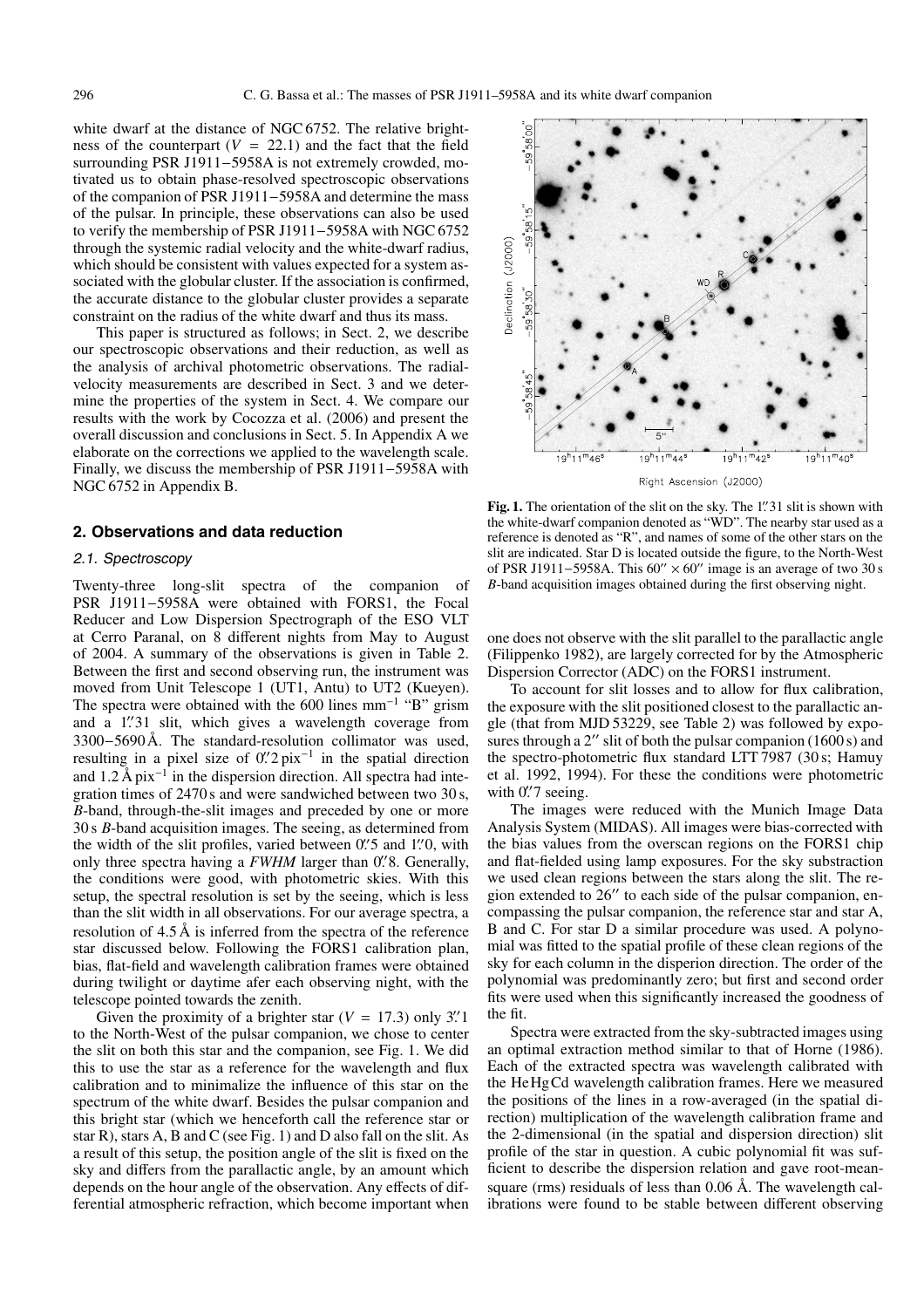nights; the rms scatter in the zero point was 0.041 Å (corresponding to 2.7 km s<sup> $-1$ </sup> at 4500 Å).

The last step was to calibrate the spectra for the instrumental response of the spectrograph, as derived from the observation of the flux standard. The spectrum of the standard was reduced in a similar manner as the pulsar companion and the other stars on the slit. Unfortunately, deriving the response was somewhat troublesome since the calibrated spectrum of the DA white dwarf LTT 7987 was tabulated at 50 Å steps. With such a resolution the higher Balmer lines are poorly sampled which may result in systematic trends in the flux calibration at these wavelengths. We therefore analyzed two archival observations of Feige 110 (Oke 1990), tabulated at 1  $\AA$  and 2  $\AA$  steps, from June 28th and December 1st, 2004. The observations were taken with the same grism as the pulsar companion, though with  $5$ " MOS slits. The spectra were extracted and wavelength calibrated as before and corrected for atmospheric extinction using the average La Silla extinction curve (this relation is also suitable for Paranal). A comparison of the resulting response curves showed that these had a very similar shape, and that the ratio of the two curves could be well approximated with a linear polynomial, i.e. that the response was stable over time. We now used the response curve derived from the June 2004 observation of Feige 110 and fitted it against the extinction-corrected response of LTT 7987, fitting for a linear polynomial scaling factor. Using the *B*-band filter curve of Bessell (1990) and the zero point of Bessell et al. (1998) we obtain a synthetic *B*-band magnitude of 12.30 for LTT 7987, which compares well to  $B = 12.28$  found by Hamuy et al. (1992) and  $B = 12.27$  by Landolt (1992).

We corrected all spectra for atmospheric extinction and calibrated them using this new response. Differences in continuum flux between the narrow and wide slit exposures were corrected for with a scaling factor that depends linearly on wavelength.

#### 2.2. Photometry

We have analyzed all available FORS1 observations of the field containing PSR J1911−5958A. The data consists of i) three 1500 s *U*, five 360 s *B* and eight 220 s *V*-band images, taken with the high-resolution collimator (which has  $0.'1$  pix<sup>-1</sup>) on 3 different nights in 2003 March. April and May under photometferent nights in 2003 March, April and May under photometric conditions with good seeing (0'. 5–0'. (7); ii) three 32 s *B*-band and three 13 s *V*-band images that were obtained under photoand three 13 s *V*-band images that were obtained under photometric conditions with 0. T seeing on 2003 March 31 with the standard collimator: iii) a series of thirty 30 s *B*-band acquisistandard collimator; iii) a series of thirty 30 s *B*-band acquisition images obtained prior to the spectral observations presented above, and iv) a series of twenty-three 600 s *B*-band images obtained on 2004 August 10−15 with the high resolution collimator during good to moderate seeing conditions (0"5–1"3).<br>All images were bias subtracted and flatfielded u

All images were bias-subtracted and flatfielded using twilight flats. The DAOPHOT II package (Stetson 1987), running inside MIDAS, was used for the photometry on the averaged images. We followed the recommendations of Stetson (1987), obtaining instrumental magnitudes through point-spread function (PSF) fitting. The *B* and *V*-band observations of March 31, 2003 include 20 photometric standards from Stetson (2000) of which 12 were unsaturated. The instrumental PSF magnitudes of these stars were directly compared against the calibrated values to derive zero points and colour terms (no extinction coefficients are needed since the standards and target are at the same airmass), giving rms residuals of 0.01 mag in *B* and 0.03 mag in *V*. For the calibration of the *U*-band observations, we used 4 standard stars from the PG 1657+078 field

**Table 1.** VLT/FORS1 photometry of the white-dwarf companion of PSR J1911−5958A (denoted with WD) and stars on the slit. The nomenclature of the stars is according to Fig. 1, while star D is located outside the figure, on the North-West side of the slit. The uncertainties listed in parentheses are instrumental, i.e., they do not include the zero-point uncertainty in the photometric calibration (0.05 mag in *U*, 0.02 mag *B* and 0.03 mag in *V*). The celestial positions were obtained using the procedure outlined in Bassa et al. (2003b).

| - ID | $\alpha_{2000}$<br>h<br>m<br>Ś                          | $\delta_{2000}$<br>$\circ$<br>$^{\prime\prime}$      | R |  |
|------|---------------------------------------------------------|------------------------------------------------------|---|--|
|      | WD 19 11 42.753 -59 58 26.89 22.02(5) 22.22(3) 22.13(2) |                                                      |   |  |
| R    |                                                         | 19 11 42.432 -59 58 24.90 17.60(5) 17.78(1) 17.34(1) |   |  |
| A    |                                                         | 19 11 44.768 -59 58 39.58 19.16(5) 19.34(1) 18.80(1) |   |  |
| B    |                                                         | 19 11 42.854 -59 58 33.34 20.36(5) 20.31(1) 19.63(1) |   |  |
| C    |                                                         | 19 11 41.742 -59 58 20.25 18.88(5) 18.84(1) 18.24(1) |   |  |
| D    |                                                         | 19 11 35.911 -59 57 45.35 20.47(5) 20.38(1) 19.70(1) |   |  |



**Fig. 2.** Colour−magnitude diagrams of NGC 6752, constructed from archival FORS1 observations. The stars located on the slit are labelled. Shown as solid lines to the left of the cluster main-sequence are three *<sup>Z</sup>* <sup>=</sup> <sup>0</sup>.0010 helium-core white dwarf cooling models of Serenelli et al. (2002). The masses of these models are as shown (in  $M_{\odot}$ ), and temperatures are indicated along the track in panel **a)**, while cooling ages are shown in panel **b)**. Also shown are two isochrones from Girardi et al. (2000) for an age of 14.1 Gyr and a metallicity of  $Z = 0.0004$  (solid line) and one for an age of  $12.6$  Gyr with  $Z = 0.0010$  (dashed line). All models are placed at a distance of  $(m - M)<sub>V</sub> = 13.24$  with a reddening of  $E_{B-V} = 0.040$ , as determined by Gratton et al. (2003).

(Landolt 1992). We fitted for zero point and colour term, using the standard ESO extinction coefficients of 0.46 and 0.25 mag per airmass for *U* and *B*-band respectively. These calibrations have rms residuals of 0.02 mag in *U* and *B*. The difference between the two *B*-band calibrations was less than 0.01 mag, hence we expect our zero-point uncertainties in *B* to be less than 0.02 mag, less than 0.03 mag in *V*, and allowing for the uncertainty in the *U*-band extinction coefficient, less than 0.05 mag in *U*. The resulting magnitudes of the stars on the slit are tabulated in Table 1.

Colour−magnitude diagrams were constructed from the photometry and are shown in Fig. 2. We find that star R has the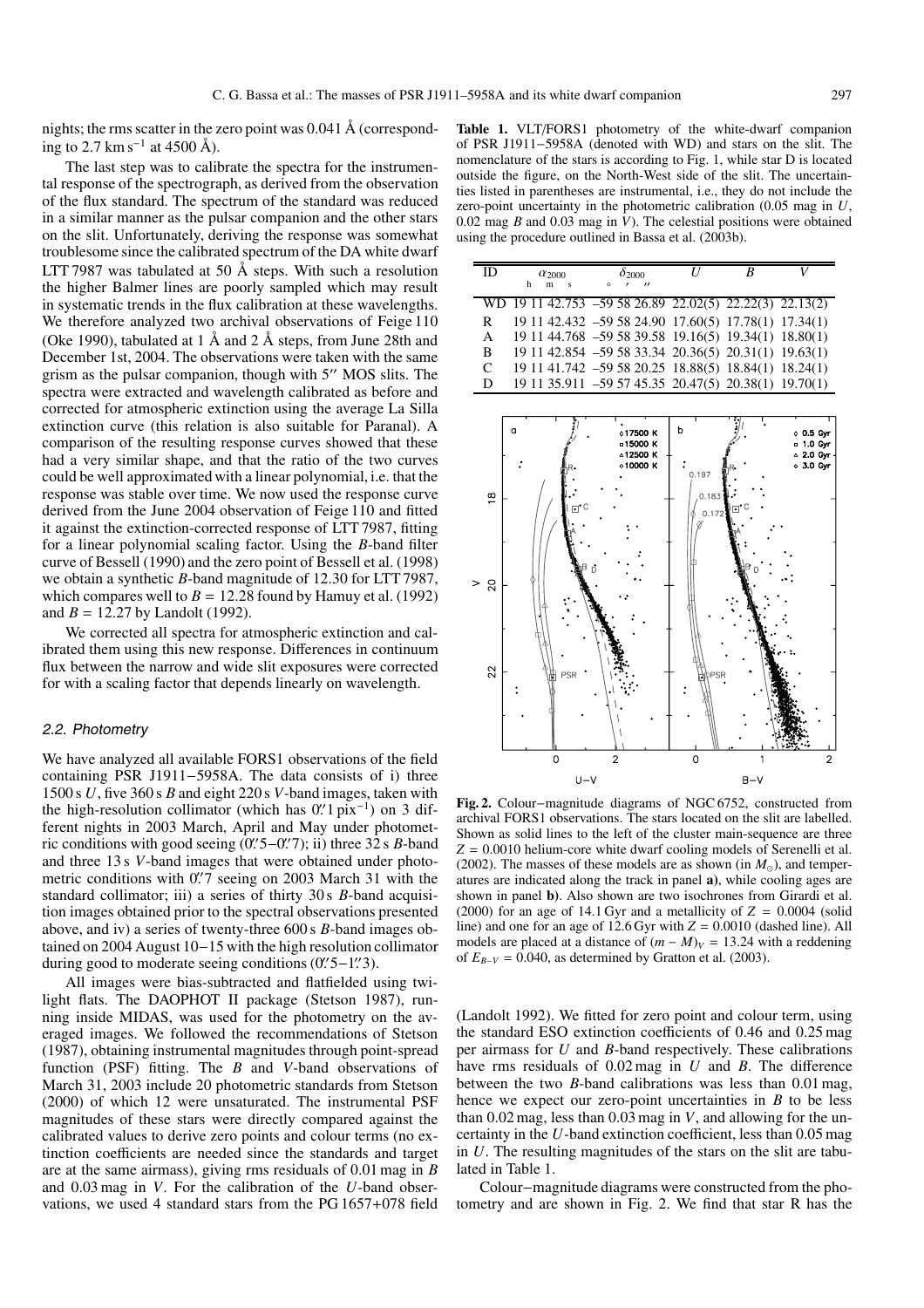

**Fig. 3. a)** The *B*-band magnitude of the white-dwarf companion of PSR J1911−5958A as a function of orbital phase for the magnitudes determined from the thirty 30 s exposures (*open squares*, offset by <sup>−</sup>0.2 mag) and the twenty-three 600 s *<sup>B</sup>*-band exposures (*black dots*). Also shown are the *B*-band magnitudes determined by Cocozza et al. (2006) from the same 600 s exposures (*open circles*, read off from their Fig. 3, but offset by +0.7 mag). **b)** The seeing of the 600 s *B*-band exposures, determined from the width of the point-spread-function. Note that the variations in the seeing and the magnitudes as measured by Cocozza et al. (2006) are highly correlated, indicating that their measurements are corrupted (see Sect. 5 for details).

magnitude and colours of a cluster turn-off star while stars A, B and D are located further down the cluster main sequence. Star C, on the other hand, is not located on the main sequence, and is about a magnitude brighter than cluster stars with the same *U* − *V* and *B* − *V* colours. The pulsar companion is blue with respect to the cluster main-sequence by about 2 mag in  $U - V$  and more than 1 mag in  $B - V$ .

We checked for variability of the pulsar companion using the twenty-three 600 s *B*-band images and the thirty 30 s *B*-band acquisition images. With a pixel scale of  $0'.1$  pix<sup>-1</sup>, the 600 s im-<br>ages are severely oversampled, and we rebinned the images to ages are severely oversampled, and we rebinned the images to a pixel scale of  $0.'2$  pix<sup>-1</sup> (averaging every 2 × 2 pixels). Next, instrumental magnitudes were determined through PSF fitting instrumental magnitudes were determined through PSF fitting and calibrated to the photometry presented above. The resulting magnitudes are shown in Fig. 3. In both the 600 s and the 30 s images, the magnitudes of the pulsar companion do not significantly vary with orbital phase. For example, the rms scatter for the white dwarf around the average value in the 600 s and 30 s images is only 0.02 mag and 0.05 mag, respectively, and these values are comparable to that of stars of similar brightness.

# **3. Radial velocities**

Radial velocities of the companion and the five stars on the slit were determined by comparing them with template spectra. In case of the white dwarf this was done iteratively, where we used the hydrogen atmosphere models from which we determined the surface gravity and effective temperature (see Sect. 4.2 and Fig. 5) as a template. A best-fit model was first determined for

one of the single spectra. This model was then used as a velocity template to measure the velocities of the other spectra. These spectra were shifted to zero velocity and averaged. The final velocity template was found by fitting a new atmosphere model against the averaged spectrum. The actual velocities were measured by minimizing a  $\chi^2$  merit function, as defined in Bassa et al. (2003a), fitting for velocity and a 2nd order polynomial modelling continuum differences.

In the case of the reference star we used a somewhat different approach. Here, a template was constructed from fitting Lorentzian profiles to a single, normalized spectrum of the reference star. Eight lines ( $H\beta$  up to H11 and Ca K, but without the blend of  $H\epsilon$  and Ca H) were simultaneously fitted, fitting for depth and width, but forcing the velocity to be the same for all lines. The resulting template was shifted to zero velocity and fitted against normalized spectra of the reference star by again minimizing a  $\chi^2$  merit function. To test for the stability of the radial velocities, we also used this template to determine radial velocities of the other four stars on the slit. These stars also display the hydrogen Balmer lines and Ca K, though the lines are not as strong as those of the reference star (see Fig. A.2).

The radial velocity of the pulsar companion varied by as much as  $470 \text{ km s}^{-1}$  between the different spectra, fully within the expectations for this system. From radio timing, it was found that the eccentricity of the orbit is  $e < 10^{-5}$  (D'Amico et al. 2002). Hence, we fitted the barycentric radial velocities of the pulsar companion to a circular orbit, with the orbital period and time of the ascending passage node fixed to the values determined from the radio-timing solution by D'Amico et al. (2002). We find a radial-velocity amplitude  $K_{WD} = 215 \pm 10 \,\mathrm{km \, s^{-1}}$  and a systemic velocity  $\gamma = -30\pm7$  km s<sup>-1</sup> for a reduced chi-squared  $\chi^2_{\nu} = 1.67$  with 21 degrees-of-freedom. Here, the errors on  $K_{\text{WD}}$ <br>and  $\gamma$  are scaled to give  $\nu^2 = 1$ and  $\gamma$  are scaled to give  $\chi^2_{\nu} = 1$ .<br>The velocity of the refere

The velocity of the reference star, however, varied over a 120 km s−<sup>1</sup> range, much larger than the 7 to 10 km s−<sup>1</sup> error on the individual velocities. We feared that these velocity variations might also be a result of binarity, but the other stars on the slit displayed similar variations in velocity. In particular, the velocities of these stars displayed a trend when compared against the local hour angle of the observation, where the velocity decreased by about 16 km s−<sup>1</sup> per hour prior or after culmination. Upon closer investigation this trend was found to be caused by two separate, systematic, effects. Because the effects are systematic, they can be corrected for.

For the first correction, we applied a shift to the wavelength calibration of each spectrum based on the difference between the measured wavelength of the O<sub>I</sub>  $\lambda$ 5577 night sky emission line in the spectrum and the labaratory value. This correction removes the global decrease of the velocities as a function of hour angle. The remaining scatter in the radial velocities is largely removed by correcting for the second effect, which is due to errors in the centering of the stars on the slit. For this correction, we determined the position of star R with respect to the center of the slit in the through-the-slit images obtained before and after each spectrum. We apply this offset as a shift in wavelength to the wavelength calibration of the corresponding spectrum. In Appendix A we describe these corrections in detail, while Table 1 lists the velocities that were determined from the corrected wavelength calibrations.

We now use the corrected radial velocities to redetermine the radial-velocity orbit of the white-dwarf companion of PSR J1911−5958A. Again fitting for a circular orbit, we find a radial-velocity amplitude  $K_{WD}$  = 226 ± 9 km s<sup>-1</sup> and a systemic velocity  $\gamma = 26 \pm 6 \text{ km s}^{-1}$  ( $\chi^2_{\nu} = 1.45$  for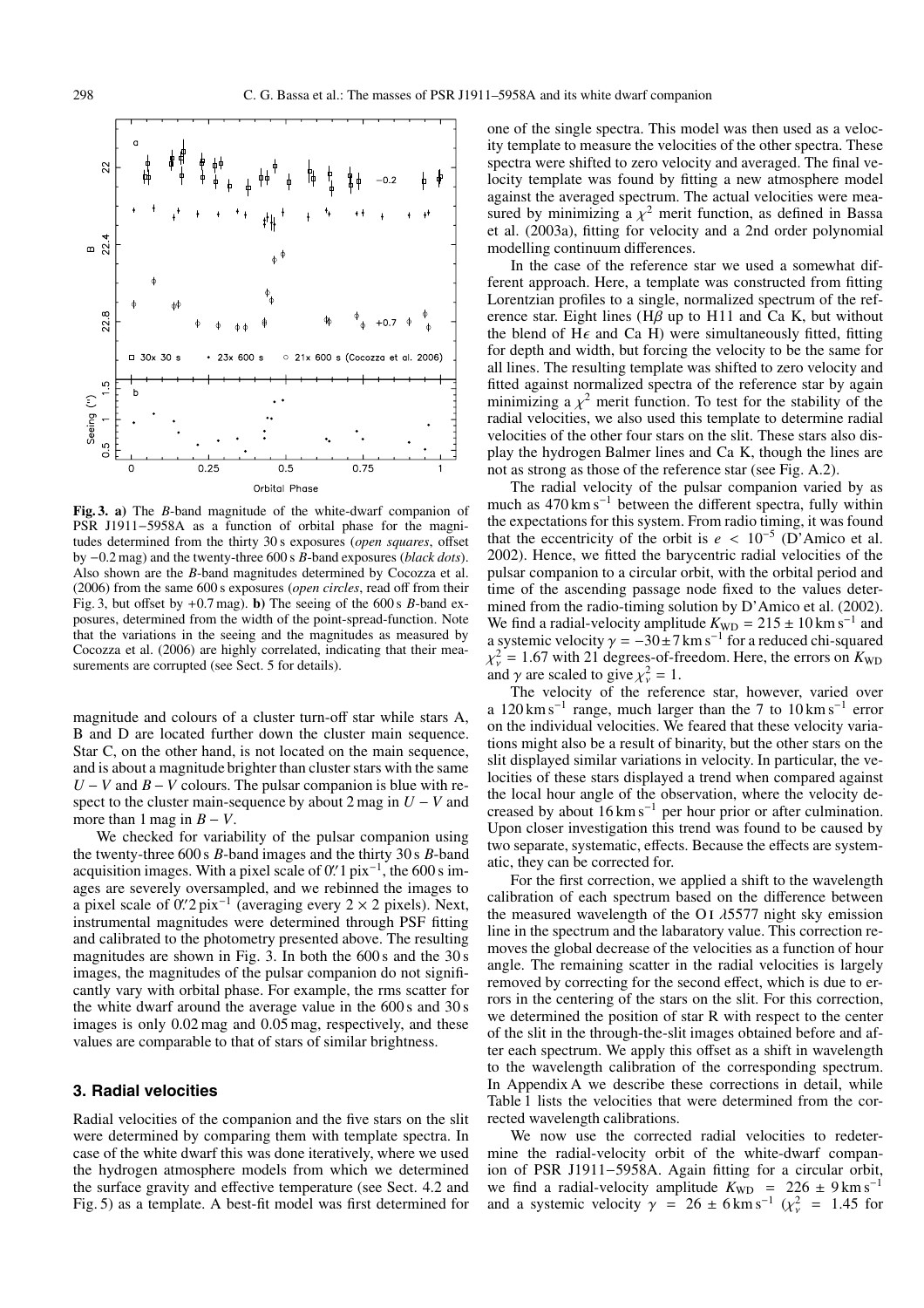**Table 2.** Radial-velocity measurements of the white-dwarf companion of PSR J1911−5958A and four stars on the slit. To put these velocities on an absolute scale, a velocity offset of  $-39 \pm 3 \text{ km s}^{-1}$  should be added (see Appendix A).

| $MJDbar$ <sup>a</sup> | $\phi_{\rm b}{}^b$ | $v_{WD}$<br>$(km s^{-1})$ | $v_{R}$<br>$(km s^{-1})$ | $v_A$<br>$(km s^{-1})$ | $v_{\rm C}$<br>$(km s^{-1})$ | $v_{\rm D}$<br>$(km s^{-1})$ |
|-----------------------|--------------------|---------------------------|--------------------------|------------------------|------------------------------|------------------------------|
| 53 147 38 143         | 0.1590             | $-29 \pm 22$              | $12.9 \pm 8.1$           | $18 \pm 11$            | $34 \pm 16$                  | $21 \pm 20$                  |
| 53 198.11569          | 0.7664             | $3 \pm 29$                | $6.8 \pm 7.8$            | $-1 \pm 11$            | $18 \pm 16$                  | $11 \pm 22$                  |
| 53 204.15036          | 0.9752             | $-233 \pm 26$             | $11.5 \pm 8.2$           | $23 \pm 11$            | $19 \pm 16$                  | $-1 \pm 20$                  |
| 53 204.19242          | 0.0254             | $-219 \pm 22$             | $17.8 \pm 8.1$           | $13 \pm 12$            | $45 \pm 16$                  | $13 \pm 21$                  |
| 53 204.22978          | 0.0701             | $-160 \pm 25$             | $8.8 \pm 8.5$            | $17 \pm 11$            | $58 \pm 15$                  | $12 \pm 21$                  |
| 53 206.21868          | 0.4459             | $218 \pm 23$              | $16.8 \pm 8.6$           | $7 \pm 11$             | $33 \pm 15$                  | $6 \pm 22$                   |
| 53 206.25549          | 0.4899             | $262 \pm 20$              | $10.8 \pm 8.1$           | $12 \pm 11$            | $38 \pm 15$                  | $23 + 21$                    |
| 53 206.29500          | 0.5371             | $245 \pm 23$              | $10.3 \pm 8.5$           | $3 \pm 11$             | $31 \pm 16$                  | $10 \pm 20$                  |
| 53 210.19705          | 0.1983             | $6 \pm 25$                | $15.4 \pm 8.8$           | $2 \pm 11$             | $35 \pm 16$                  | $20 \pm 20$                  |
| 53 210.23098          | 0.2388             | $12 \pm 22$               | $-0.3 \pm 8.0$           | $-1 \pm 12$            | $30 \pm 15$                  | $3 \pm 20$                   |
| 53 210.27816          | 0.2952             | $77 \pm 24$               | $-6.4 \pm 7.6$           | $12 \pm 11$            | $38 \pm 16$                  | $2 \pm 21$                   |
| 53 210.31250          | 0.3362             | $148 \pm 27$              | $3.6 \pm 7.8$            | $-1 \pm 11$            | $33 \pm 16$                  | $23 \pm 26$                  |
| 53 229,01322          | 0.6748             | $116 \pm 23$              | $6.2 \pm 8.1$            | $8 \pm 11$             | $27 \pm 16$                  | $-1 \pm 22$                  |
| 53 231 02712          | 0.0805             | $-186 \pm 25$             | $0.3 \pm 8.1$            | $8 \pm 11$             | $12 \pm 16$                  | $-12 \pm 22$                 |
| 53 231,06463          | 0.1253             | $-179 \pm 27$             | $3.8 \pm 8.2$            | $6 \pm 11$             | $19 \pm 16$                  | $-8 \pm 20$                  |
| 53 231.11869          | 0.1899             | $-64 \pm 26$              | $16.3 \pm 7.8$           | $6 \pm 11$             | $33 \pm 16$                  | $22 \pm 21$                  |
| 53 231 17422          | 0.2562             | $35 \pm 25$               | $-7.0 \pm 7.9$           | $4 \pm 11$             | $22 \pm 16$                  | $-6 \pm 20$                  |
| 53 231.22574          | 0.3177             | $153 \pm 29$              | $7.7 \pm 8.2$            | $-6 \pm 10$            | $34 \pm 16$                  | $-6 \pm 21$                  |
| 53 232.00988          | 0.2544             | $57 \pm 22$               | $1.2 + 7.7$              | $5 \pm 11$             | $9 \pm 16$                   | $-8 \pm 19$                  |
| 53 232,04617          | 0.2978             | $42 \pm 24$               | $11.4 \pm 8.1$           | $13 \pm 11$            | $21 \pm 15$                  | $9 \pm 20$                   |
| 53 232,08482          | 0.3439             | $142 + 21$                | $23.9 \pm 8.2$           | $15 \pm 10$            | $38 \pm 15$                  | $16 \pm 20$                  |
| 53 232.13559          | 0.4046             | $200 \pm 22$              | $12.7 \pm 8.4$           | $0 \pm 11$             | $37 \pm 17$                  | $-5 \pm 20$                  |
| 53 232, 18610         | 0.4649             | $273 \pm 32$              | $-0.6 \pm 9.2$           | $3 \pm 10$             | $32 \pm 17$                  | $-1 \pm 21$                  |

*<sup>a</sup>* The time of the observation at mid-exposure, corrected to the solar system barycenter.

*b* Using the ephemeris of D'Amico et al. (2002):  $T_{\text{asc}} = \text{MJD } 51919.2064780(3)$ ,  $P_{\text{b}} =$ <sup>0</sup>.837113476(1) days.

21 degrees-of-freedom). The errors on  $K_{WD}$  and  $\gamma$  are again scaled to give  $v^2 = 1$  This fit is represented in Fig. 4 with scaled to give  $\chi^2_{\nu} = 1$ . This fit is represented in Fig. 4 with the solid line. If we exclude the single point (the boxed point the solid line. If we exclude the single point (the boxed point in Fig. 4) that lies  $3.2\sigma$  away from the best-fit, the fit improves to  $\chi^2_{\gamma} = 1.00$ , giving  $K_{\text{WD}} = 231 \pm 8 \text{ km s}^{-1}$  and  $\gamma = 21 \pm 5 \text{ km s}^{-1}$ ,<br>depicted by the dashed curve in Fig. 4. Remarkably, this outlier depicted by the dashed curve in Fig. 4. Remarkably, this outlier corresponds to the spectrum taken during the first observing run, when, as mentioned in Sect. 2, FORS1 was still on UT1, unlike all other spectroscopic observations, when it was on UT2. We do not understand, however, how this could cause a difference, since differences in the flat-fields, wavelength calibration, and flux calibration should all be corrected for.

If we fit a circular orbit against the radial velocities of the pulsar companion relative to the radial velocities of the reference star R, we obtain  $K_{\Delta v} = 225 \pm 10 \text{ km s}^{-1}$ ,  $\gamma_{\Delta v} = 17 \pm 6 \text{ km s}^{-1}$ ,  $\chi^2_{\nu} = 1.43$  for 21 degrees-of-freedom. Again excluding the out-<br>lier gives  $K_{\lambda\mu} = 231 + 9$  km s<sup>-1</sup>  $\gamma_{\lambda\mu} = 13 + 6$  km s<sup>-1</sup> with lier gives  $K_{\Delta v} = 231 \pm 9 \text{ km s}^{-1}$ ,  $\gamma_{\Delta v} = 13 \pm 6 \text{ km s}^{-1}$ , with  $\chi^2_{\nu} = 1.10$  for 20 degrees-of-freedom.<br>The differences in the radial velocity

The differences in the radial velocity amplitudes  $K_{WD}$  are consistent within the errors. The same holds for the systemic velocities  $\gamma$  measured from the absolute and the relative velocities. For the remainder of this paper we will use the fit using absolute velocities, without the 3.2 $\sigma$  outlier;  $K_{WD} = 231 \pm 8 \text{ km s}^{-1}$  and  $\gamma = -18 \pm 6 \text{ km s}^{-1}$  (here we corrected the systematic velocity for the  $-39 \pm 3 \text{ km s}^{-1}$  velocity offset which we determined in Appendix A).

#### **4. System properties**

We use our measurements to determine the properties of the white dwarf and the pulsar. In our analysis, we distinguish between results that do and that do not depend on the assumption that the pulsar is a member of NGC 6752. We will see that our conclusions depend on that assumption; we will address this in detail in Appendix B.

#### 4.1. Minimum white dwarf mass

The radio timing observations by D'Amico et al. (2002) yielded a projected semi-major axis of the pulsar orbit of  $a_{PSR}$  sin  $i/c =$  $1.206045\pm0.000002$  s, which, together with the orbital period  $P<sub>b</sub>$ implies a radial-velocity amplitude of  $K_{PSR}$  = 31.40986  $\pm$ <sup>0</sup>.00005 km s−1. Combining this with the radial-velocity amplitude of the white dwarf determines the mass ratio  $q =$  $M_{PSR}/M_{WD} = K_{WD}/K_{PSR} = 7.36 \pm 0.25$ . Here, the error on *q* is dominated by the uncertainty in  $K_{WD}$ .

We can use the mass ratio and the constraint that the inclination must be less than or equal to 90<sup>°</sup> to determine a lower limit to the white-dwarf mass. For this, we use the pulsar massfunction  $f(M_{PSR}) = M_{\text{WD}}^3 \sin^3 i / (M_{\text{WD}} + M_{PSR})^2 = (2.687603 \pm 0.000013) \times 10^{-3} M_{\text{QCD}}$  sin<sup>3</sup> i m (1)  $0.000013 \times 10^{-3} M_{\odot}$ , so that we can write  $M_{WD} \sin^3 i = (1 + a)^2 f(M_{\rm bcp})$ . Setting the inclination at  $i = 90^{\circ}$  and using the  $q$ <sup>2</sup> $f(M_{PSR})$ . Setting the inclination at *i* = 90° and using the mass ratio *q* as determined above we find a  $1\sigma$  lower limit of  $M_{\text{WD}} > 0.177 M_{\odot}$ . The  $2\sigma$  lower limit is  $M_{\text{WD}} > 0.166 M_{\odot}$ .

#### 4.2. Effective temperature and surface gravity

The atmospheric parameters for the white dwarf were determined by fitting theoretical model atmospheres to the average of the velocity-corrected spectra (see Sect. 3). The theoretical models were taken from a grid of pure hydrogen models usually applied to normal DA white dwarfs, but extending down to surface gravities of  $\log g = 5$ . The methods and input physics are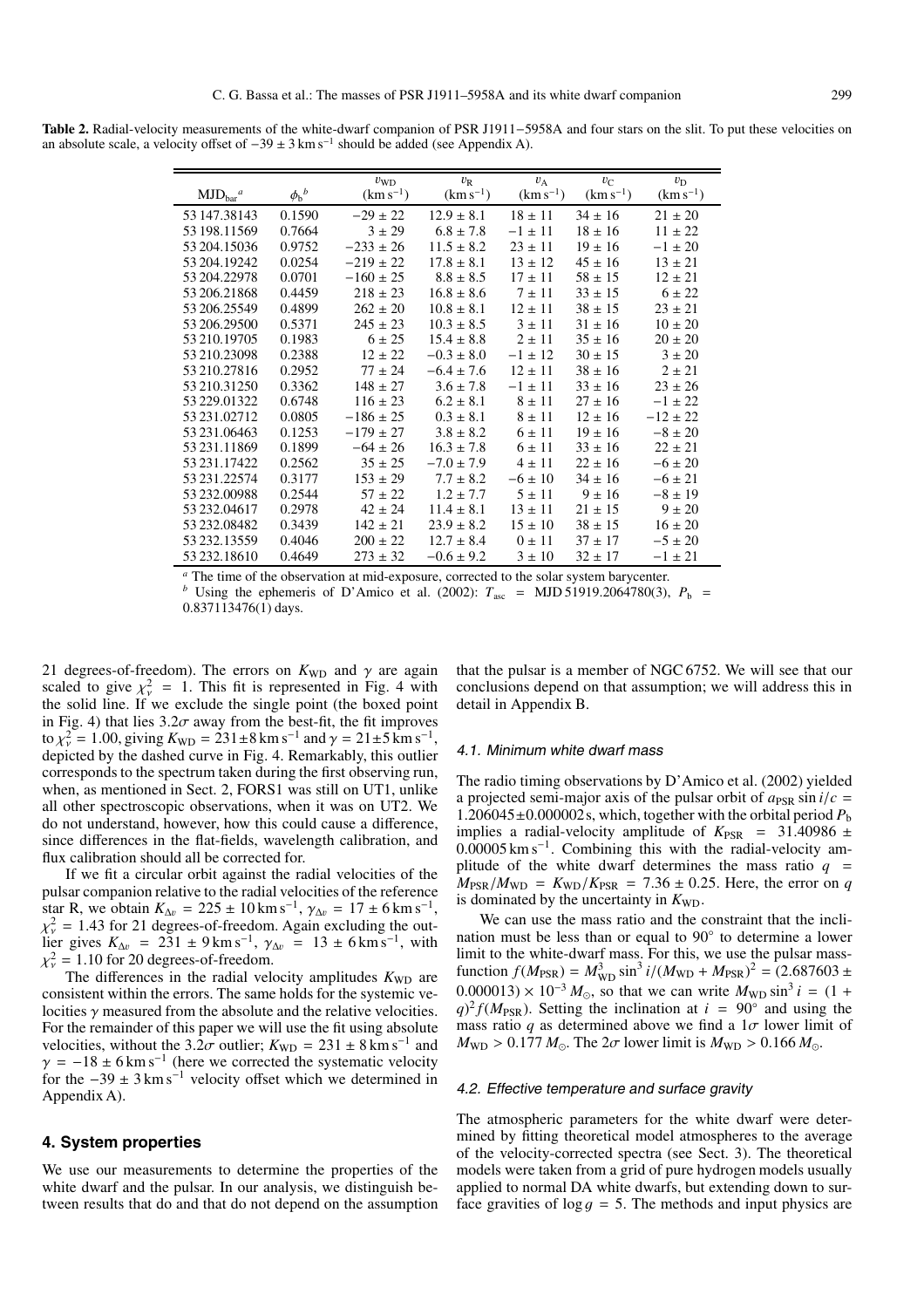

**Fig. 4.** The radial velocities of the white-dwarf companion of PSR J1911−5958A (*black dots*) and of the reference star R (*open circles*). The solid line represents the best-fit model for a circular orbit, using all data points, with the time of the ascending node passage and the orbital period fixed to the values determined from the radio-timing solution by D'Amico et al. (2002). The dashed line represents the best-fit model excluding the boxed data point. To put these velocities on an absolute scale, a velocity offset of  $-39 \pm 3 \text{ km s}^{-1}$  should be added (see Appendix A).

described in more detail in Finley et al. (1997) and Homeier et al. (1998). The best-fitting parameters are found with a Levenberg-Marquardt type  $\chi^2$  algorithm (Press et al. 1992). We also use a second, newly developed algorithm, which is less sophisticated but more transparent and robust than the Levenberg-Marquardt method. In essence it determines the  $\chi^2$  values for the models of the grid around the minimum and then fits the  $\chi^2$  surface with a paraboloid, from which the parameters and errors corresponding to the minimal  $\chi^2$  can be calculated. This avoids excessive interpolations between the models in the grid, which sometimes leads to artificial small-scale structure of the  $\chi^2$  surface. The results between the two methods did not differ significantly; the values given below are from the second method.

For the fit we used the spectral ranges from 3740−4440 and 4760−5030 Å, which contain the Balmer lines. The model was fitted to the observed spectrum and the  $\chi^2$  calculated from the fit to the continuum-normalized line profiles. The obtained parameters and their formal errors are  $T_{\text{eff}} = 10090 \pm 25 \text{ K}$  and  $\log g = 6.44 \pm 0.05 \text{ cgs}$ . The resulting best-fit model is shown in Fig. 5. With this temperature, the spectral type of the white dwarf is DA5 (Wesemael et al. 1993).

The model fits the observed Balmer lines extremely well up to H10. H11 and H12 are weaker and not as deep in the model as is observed. This may be an indication that the surface gravity is slightly lower than the formal fit. It may also indicate that the Hummer-Mihalas occupation probability theory (Hummer & Mihalas 1988; Mihalas et al. 1988, 1990) used in the models overestimates the quenching of the highest Balmer lines. The theoretical line profiles of H11 and H12 depend strongly on the Hummer-Mihalas formalism and as these lines are absent in the typical  $\log g = 8$  white dwarf, the theory is difficult to

calibrate. For a recent study on the influence of the Hummer-Mihalas formalism on the line profiles, see Koester et al. (2005).

The fit uncertainties include only the statistical errors, while systematic effects may be important (Reid 1996; Vauclair et al. 1997). We experimented with small changes in the continuum and fit regions, and other fitting parameters. The largest effect is from changes in the resolution: assuming that the resolution were 6.5 Å instead of the 4.5 Å inferred from the lines in the spectrum of the reference star, we find  $T_{\text{eff}}$  = 10 135 K and  $\log g = 6.20 \text{ cgs}$ . As we discuss in Appendix B.2.2, rapid rotation may mimic a change in resolution. Since this is not secure, however, we decided to adopt conservative errors below, and use  $T_{\text{eff}} = 10090 \pm 150 \,\text{K}$  and  $\log g = 6.44 \pm 0.20 \,\text{cgs}$ 

#### 4.3. White dwarf mass and radius

The mass and radius of the white dwarf can be determined from the surface gravity using a mass-radius relation appropriate for a helium-core white dwarf at the observed temperature. Such mass-radius relations have been modelled by Panei et al. (2000) and we interpolate between their 8000 K and 12 000 K tracks to obtain the relation at the observed temperature, as shown in Fig. 6, giving  $M_{WD} = 0.180 \pm 0.018 M_{\odot}$  and  $R_{WD} = 0.0423 + 0.0075 R_{\odot}$  Similar white-dwarf masses and radii are  $0.0423 \pm 0.0075 R_{\odot}$ . Similar white-dwarf masses and radii are found from the evolutionary cooling tracks of Driebe et all found from the evolutionary cooling tracks of Driebe et al. (1998) and Rohrmann et al. (2002). Here we obtain, for each model with a given mass, the radius and hence the surface gravity at the observed white-dwarf temperature and interpolate between the models to get the mass and radius at the observed  $\log g$ . The models by Rohrmann et al. (2002) give  $M_{WD}$  =  $0.181 \pm 0.012 M_{\odot}$  with  $R_{WD} = 0.0424 \pm 0.0088 R_{\odot}$ . The lowest mass model by Driebe et al. (1998) has 0.179  $M_{\odot}$  so we extranmass model by Driebe et al.  $(1998)$  has  $0.179 M_{\odot}$ , so we extrapolate their models. This yields  $M_{WD} = 0.172 \pm 0.018 M_{\odot}$  and  $R_{WD} = 0.0414 + 0.0074 R_{\odot}$  though the uncertainties may be un- $R_{\text{WD}} = 0.0414 \pm 0.0074 R_{\odot}$ , though the uncertainties may be un-<br>derestimated because of the extrapolation. The uncertainties of derestimated because of the extrapolation. The uncertainties of the Rohrmann et al. (2002) models are considerably smaller, as its mass-radius relation is steeper than those of the Panei et al. (2000) and Driebe et al. (1998). Finally, the mass-radius relations from the  $Z = 0.0010$  and  $Z = 0.0002$  models by Serenelli et al. (2002) are very similar and both predict a somewhat higher white-dwarf mass, of  $M_{WD} = 0.190 \pm 0.015 M_{\odot}$ , and a radius of  $R_{WD} = 0.0434 + 0.0084 R_{\odot}$  $R_{\text{WD}} = 0.0434 \pm 0.0084 R_{\odot}$ .<br>We should note that the

We should note that the models by Driebe et al. (1998) and Rohrmann et al. (2002) are computed for white-dwarf progenitors with solar metallicity and are appropriate for field systems. As the metallicity of NGC 6752 is considerably smaller  $(Fe/H) = -1.43 \pm 0.04$ , Gratton et al. 2003), the Serenelli et al. (2002) models for white-dwarf progenitors with sub-solar metallicities (with  $Z = 0.0010$  in particular) are more appropriate in the case that PSR J1911−5958A is associated with NGC 6752. The differences of about  $0.01 M_{\odot}$  and  $0.001 R_{\odot}$  in the predictions from different models, however, are similar in magnitude to the difference induced by different metallicities. For the remainder of the paper, we will use values that encompass all predictions from the effective temperature and surface gravity:  $M_{\text{WD}} = 0.18 \pm 0.02 M_{\odot}$  and  $R_{\text{WD}} = 0.043 \pm 0.009 R_{\odot}$ .

#### 4.4. Distance inferred from the white dwarf

The distance to the white dwarf can now be estimated using the observed and modelled flux and the radius of the white dwarf. We do this by writing the flux normalization  $f = (R/d)^2 \pi F$ <br>between the observed flux f the model flux  $\pi F$  and the between the observed flux  $f$ , the model flux  $\pi F$ , and the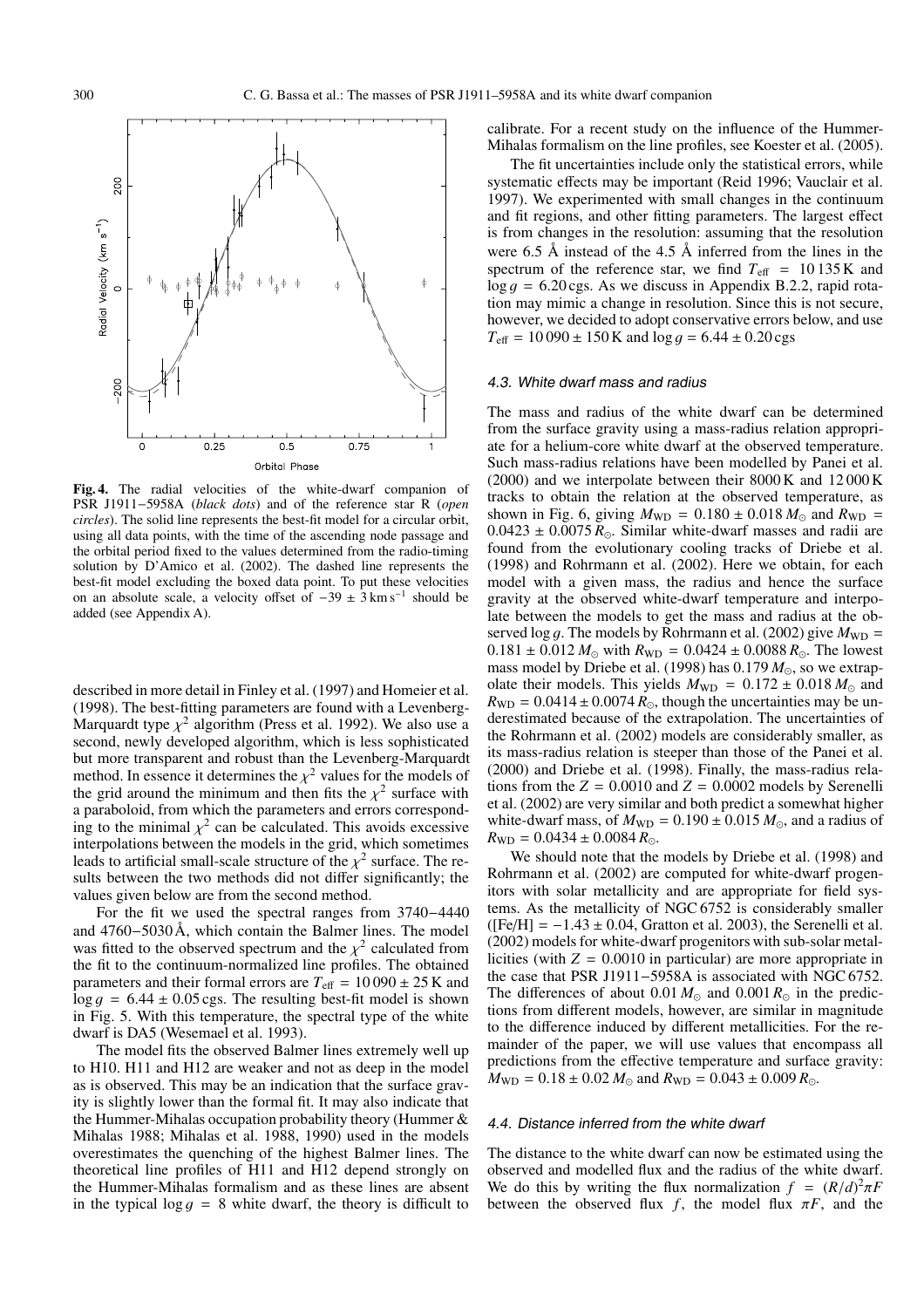

**Fig. 5.** Spectrum of the white-dwarf companion to PSR J1911−5958A. The lower curve in panel **a)** shows the average of the 23 individual spectra, shifted to zero velocity. The hydrogen Balmer lines are seen from Hβ up to H12 as indicated. The top curve is the best-fit model spectrum, with  $T_{\text{eff}}$  = 10 090 K and log g = 6.44 cgs. It is shifted upwards by 5  $\mu$ Jy. Panel **b**) shows the flux-normalized line profiles superposed on the modelled profiles. The H $\beta$  profile is shifted a quarter unit downwards from unity, while those of H $\delta$  up to H12 are shifted upwards by multiples of the same amount.

radius *R* over the distance *d* in terms of magnitudes;  $M_{\lambda}$  =  $43.234 - 5 \log R/R_{\odot} - 2.5 \log \pi F_{\lambda} + c_{\lambda}$ , where  $M_{\lambda}$  is the abso-<br>lute magnitude in a given filter  $\pi F_{\lambda}$  the flux from the model in lute magnitude in a given filter,  $\pi F_\lambda$  the flux from the model in the same filter and  $c_{\lambda}$  the zero-point of the filter. By convolving the flux-calibrated best-fit model of the observed spectrum with the *B* and *V*-band filter curves from Bessell (1990), we obtain  $\pi F_B = 9.45 \times 10^7 \text{ erg cm}^{-2} \text{ s}^{-1} \text{ Å}^{-1}$  and  $\pi F_V = 6.26 \times 10^7 \text{ erg cm}^{-2} \text{ s}^{-1} \text{ Å}^{-1}$ . The uncertainties on these fluxes due to the uncertainties in  $T_{\text{eff}}$  and  $\log g$  are about 5%. With the zero-points from Bessell et al. (1998),  $c_B = -20.948$  and  $c_V = -21.100$ , we obtain  $M_B = 9.63 \pm 0.46$ ,  $M_V = 9.48 \pm 0.46$ . The uncertainties are dominated by those on the white-dwarf radius.

Combined with the observed *B* and *V*-band magnitudes from Table 1, we obtain distance moduli of  $(m - M)_B = 12.59 \pm 0.46$ and  $(m - M)<sub>V</sub> = 12.66 \pm 0.46$ . Assuming a negligible reddening, the averaged distance modulus yields a distance of  $d = 3.4 \pm$ 0.7 kpc. Assuming a reddening of  $E_{B-V} = 0.05$ , the distance becomes  $d = 3.1 \pm 0.7$  kpc.

#### 4.5. Mass and radius from distance, flux and temperature

Now we determine the properties of the white dwarf based on the assumption that the distance of the binary is that of the globular cluster. From the values from Table 1, the distance modulus  $(m - M)_V = 13.24 \pm 0.08$  and reddening  $E_{B-V} = 0.046 \pm 0.005$ (Gratton et al. 2003, 2005), we obtain  $M_B$  = 8.93 ± 0.09 and  $M_V$  = 8.89  $\pm$  0.08. The *B* and *V*-band fluxes and zeropoints and the relation from Sect. 4.4 yield white-dwarf radii of  $\log R/R_{\odot} = -1.226 \pm 0.021$  and  $\log R/R_{\odot} = -1.249 \pm 0.018$ <br>for the *R* and *V*-band values respectively As a conservative esfor the *B* and *V*-band values, respectively. As a conservative estimate, we will use  $\log R/R_{\odot} = -1.238 \pm 0.030$ , corresponding to  $R = 0.058 + 0.004 R_{\odot}$  which encompasses both values to  $R = 0.058 \pm 0.004 R_{\odot}$ , which encompasses both values.<br>The mass of the white dwarf can be determined from the

The mass of the white dwarf can be determined from the radius using the mass-radius relations. The radius is shown with the horizontal lines in Fig. 6, together with the mass-radius relations. The models by Rohrmann et al. (2002) predict  $M_{WD}$  =  $0.172 \pm 0.001 M_{\odot}$ , while the models of Serenelli et al. (2002) oive  $M_{\rm WD} = 0.175 \pm 0.002 M_{\odot}$ . The mass-radius relation by give  $M_{WD} = 0.175 \pm 0.002 M_{\odot}$ . The mass-radius relation by Panei et al. (2000) and the evolutionary models by Driebe et al. Panei et al. (2000) and the evolutionary models by Driebe et al. (1998) do not reach these radii and provide no mass estimate. The surface gravity that corresponds with these masses and radii is about  $\log g = 6.20 \text{ cgs}$ . Both the white-dwarf radius and the



**Fig. 6.** White-dwarf mass-radius relations for a temperature of  $T_{\text{eff}}$  =  $10\,090 \pm 150$  K. Shown are the relations from Rohrmann et al. (2002) (*dashed line*), Serenelli et al. (2002) (*dashed dotted*), Driebe et al. (1998) (*dotted*) and Panei et al. (2000) (*solid lines*). For the latter model, the 8000 K and 12 000 K models used to obtain the mass-radius relation at the observed temperature are also shown. The diagonal solid and dashed lines depict the observed range  $(1\sigma)$  in surface gravity  $(\log g)$ 6.44  $\pm$  0.20 cgs, with  $q = GM/R^2$ ). The horizontal solid and dashed lines indicate the white-dwarf radius determined using the distance of NGC 6752. The filled light grey area depicts the region excluded by the  $2\sigma$  lower limit on the white-dwarf mass ( $M_{\text{WD}} > 0.166 M_{\odot}$ ) that was derived from the pulsar mass-function and the observed mass ratio derived from the pulsar mass-function and the observed mass ratio.

surface gravity are slightly outside the  $1\sigma$  range of these values inferred from the spectrum (see Fig. 6). Because of the steepness of the mass-radius relations, the masses are in agreement. We do note that if the pulsar binary is at the distance of NGC 6752, the white-dwarf mass is slightly below our best estimate for the minimum mass, though they are consistent with the  $2\sigma$  limit.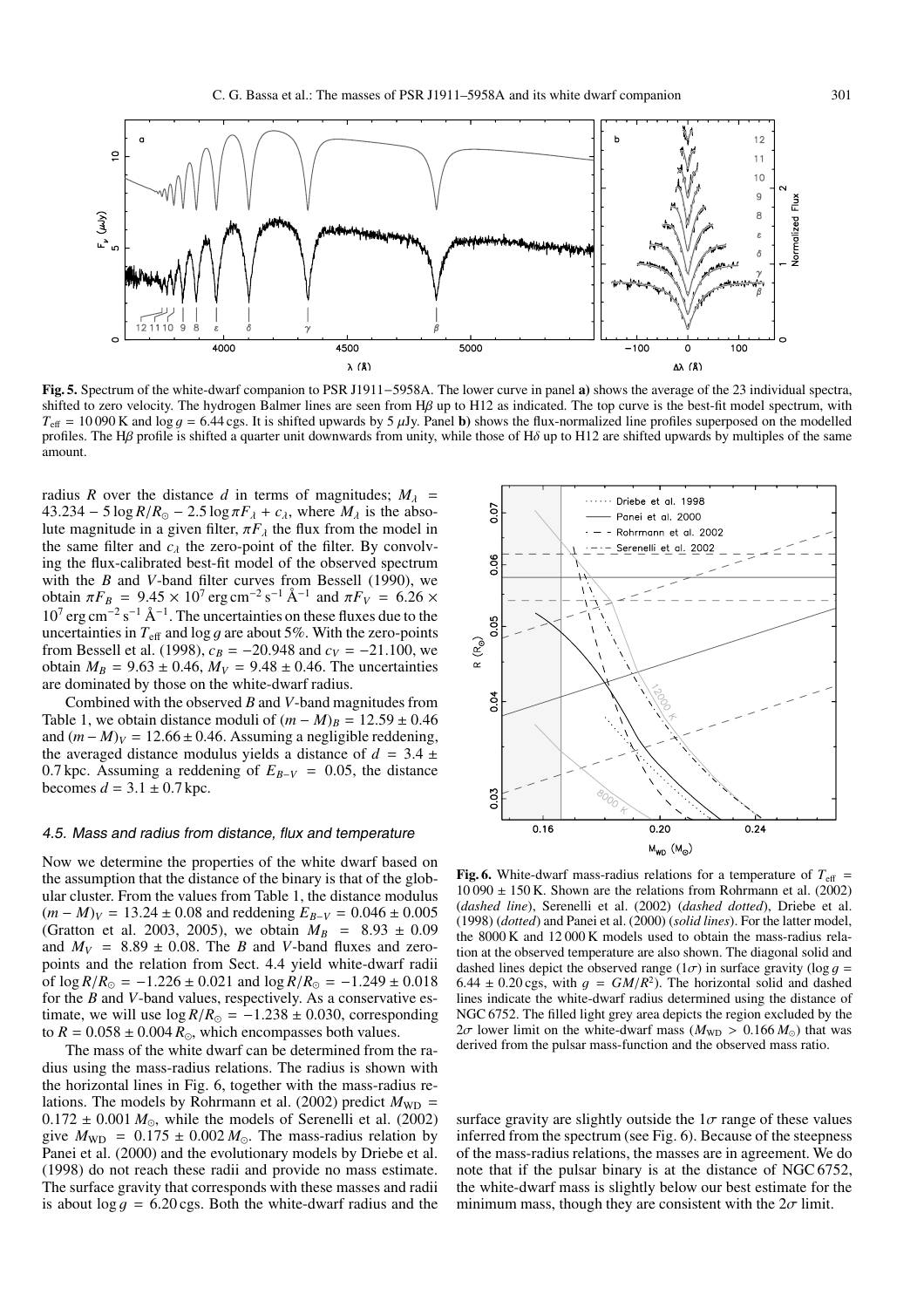If the pulsar binary is associated with NGC 6752, the progenitor of the white dwarf must have evolved from a cluster star. Serenelli et al. (2002) computed white-dwarf cooling tracks for objects with sub-solar metallicities. Their  $Z = 0.001$  models have a metallicity that is similar to that of NGC 6752 ( $[Fe/H]$ )  $-1.43 \pm 0.04$ ; Gratton et al. 2003), and for this reason, we use the corresponding mass estimate as the best value for the whitedwarf mass. To take into account the uncertainty in the whitedwarf mass-radius relation, we add  $0.010 M_{\odot}$  in quadrature to the uncertainty in the mass. In summary, under the assumption that the binary system is a member of NGC 6752, we infer a radius of  $R_{\text{WD}} = 0.058 \pm 0.004 R_{\odot}$  and a mass of  $M_{\text{WD}} = 0.175 \pm 0.010 M_{\odot}$ .

#### 4.6. Pulsar mass

As for the white dwarf, we can determine a minimum mass for the pulsar from the mass ratio and the constraint that the inclination *i* is less than or equal to 90◦. The white-dwarf mass-function is  $f(M_{\text{WD}}) = M_{\text{PSR}}^3 \sin^3 i / (M_{\text{WD}} + M_{\text{PSR}})^2 = K_{\text{WD}}^3 P_{\text{b}} / (2\pi G) =$ <br>1.072 + 0.108 M, which son he written to sixe M, sin<sup>3</sup> i.  $1.072 \pm 0.108 M_{\odot}$ , which can be written to give  $M_{PSR} \sin^3 i =$ <br> $(1 + 1/a)^2 f(M_{WD})$ . With sin  $i < 1$  this yields a  $1\sigma$  lower limit  $(1 + 1/q)^2 f(M_{WD})$ . With sin *i*  $\leq 1$ , this yields a 1*σ* lower limit to the pulsar mass:  $M_{\text{DSP}} > 1.24 M_{\odot}$ . The  $2\sigma$  limit is  $M_{\text{DSP}} > 1.24 M_{\odot}$ . to the pulsar mass:  $M_{PSR} > 1.24 M_{\odot}$ . The  $2\sigma$  limit is  $M_{PSR} > 1.10 M_{\odot}$ . These limits are model independent as they only de-1.10  $M_{\odot}$ . These limits are model independent, as they only depend on three observables: the projected semi-major axis of the pend on three observables; the projected semi-major axis of the pulsar orbit  $a_{PSR}$  sin *i* and the orbital  $P_b$ , as determined from pulsar timing, and the white-dwarf velocity amplitude  $K_{WD}$ , that we obtained from our spectroscopic observations.

In Fig. 7, we show the constraints set by the mass ratio and the two white-dwarf mass determinations. It is clear that a large part of the range allowed by these constraints is excluded by the pulsar mass function. As a result, the most probable value for the pulsar mass and the uncertainties on it are not normally distributed. Instead, we determined these values via a Monte Carlo error propagation method. For a million trial evaluations, values for  $P_b$ ,  $a_{PSR}$  sin *i*,  $K_{WD}$  and  $M_{WD}$  were randomly drawn from Gaussian distributions with the appropriate means and widths to obtain the corresponding pulsar mass. Solutions that had  $\sin i$  > 1 were excluded. From the resulting distribution of solutions the most probable value for and the uncertainties on the pulsar mass were determined.

For a white-dwarf mass of  $M_{WD} = 0.18 \pm 0.02 M_{\odot}$ <br>he pulsar is constrained to  $M_{\text{DSD}} = 1.40^{+0.16} M_{\odot}$  at For a white-dwarf mass of  $M_{WD} = 0.18 \pm 0.02 M_{\odot}$ , the mass of the pulsar is constrained to  $M_{PSR} = 1.40_{-0.16}^{+0.16} M_{\odot}$  at 68% con-<br>fidence. For the case that the white dwarf is associated with the fidence. For the case that the white dwarf is associated with the globular cluster, the allowed range in pulsar mass is smaller,  $1.34 \pm 0.08$   $M_{\odot}$  at 68% confidence. The uncertainties correspond-<br>ing to 95% confidence are in both cases twice as large ing to 95% confidence are in both cases twice as large.

#### **5. Discussion and conclusions**

We have unambiguously identified the companion to PSR J1911−5958A as a helium-core white dwarf and determined its mass. Together with the measurement of the mass-ratio of the binary, we obtain constraints on the pulsar mass. However, before we discuss our results, we compare our results to those presented by Cocozza et al. (2006).

Cocozza et al. found that the light-curve of the white dwarf companion to PSR J1911−5958A showed two phases of brightening by about 0.3 mag, located approximately at the quadratures of the orbit (phases  $\phi = 0.0$  and  $\phi = 0.5$ ). This result is at odds with our light-curve, which excludes variations larger than 0.02 mag. Figure 3 shows a reproduction of the lightcurve determined by Cocozza et al. (2006). This figure also shows the variation in the seeing under which these images were



**Fig. 7.** The various constraints on the mass of PSR J1911−5958A. Panel **a)** shows the constraint set by the mass ratio as the diagonal solid and dashed black lines. The large filled light grey area is excluded by the mass-function of the pulsar, as points in this area would require  $\sin i$  > 1. The line that borders this area is for the limit  $i = 90°$  in the pulsar mass-function. The two dotted lines depict inclinations of  $i = 75°$ (*lower line*) and  $i = 60°$  (*upper line*). Two pairs of vertical error bars on the right-hand side of the panel represent the two white-dwarf mass estimates and their uncertainties, where the larger error bar is for the mass determined from the surface gravity and effective temperature, whereas the smaller error bar is from the assumption that the binary is a member of NGC 6752. Allowed values for the pulsar mass exist in the light grey region for a white dwarf associated with NGC 6752, and the light and dark grey area for a white dwarf not associated with the globular cluster. The resulting pulsar masses, based on the Monte Carlo simulation, are indicated with the horizontal error bars. The uncertainties on the white-dwarf mass, pulsar mass, mass ratio and the mass-function are all 95% confidence ( $2\sigma$ ). The probability densities as a function of pulsar mass are shown in panel **b)**. The 68% and 95% confidence uncertainties based on these distributions are denoted by the open squares and the filled circles, respectively.

obtained; one sees that these closely follow the variations in the white-dwarf magnitude found by Cocozza et al. (2006). This suggests that seeing affects their photometry and that the variations they measure are due to variations in the seeing and not due to variations in the white-dwarf brightness. We found that we could reproduce their light-curve by defining the PSF over an area smaller than about  $3\rlap.{''}$  in radius. This distance corresponds to the distance between star R and the white dwarf and sponds to the distance between star R and the white dwarf, and if the PSF radius is chosen smaller than this value, flux in the wings of star R is not removed and added to the flux of the white dwarf. Hence, the effect increases for increasing seeing. We used a PSF radius that extends up to  $4''$  from the center of each star and is still 2.5<sup>×</sup> larger than the width of the PSF in the images of the worst seeing. As such, our photometry is not affected by this error and excludes the 0.3 mag variations seen by Cocozza et al. (2006).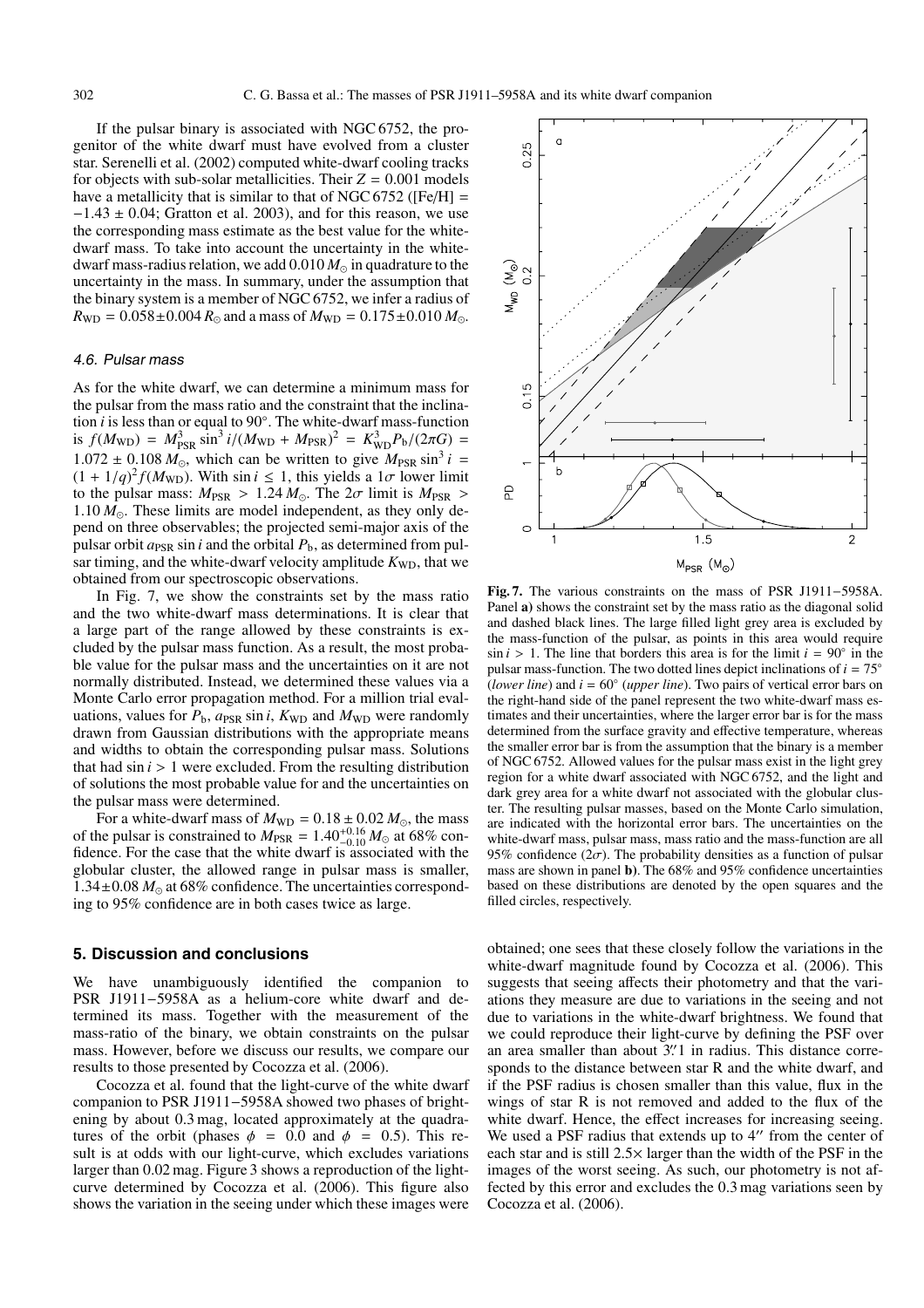The radial-velocity curve of the white dwarf companion to PSR J1911−5958A is also presented in Cocozza et al. (2006). Their radial-velocity amplitude  $K_{WD}$  and systemic velocity  $\gamma$  are consistent with the values we found using the uncorrected velocities. We note that the uncertainty on our value for  $K_{WD}$  is about a factor two smaller. We believe this is caused by the fact that we used nine Balmer lines (Hβ up to H12) whereas Cocozza et al. (2006) only used four (H $\beta$  up to H $\epsilon$ ). Especially since the higher Balmer lines are narrower they will provide more accurate velocities. Cocozza et al. (2006) use their measurement of the systemic velocity of the pulsar binary ( $\gamma = -28.1 \pm 4.9 \,\mathrm{km \, s^{-1}}$ ) as an arguement supporting the association of PSR J1911−5958A with NGC 6752. However, as Cocozza et al. (2006) did not correct for the systematic shifts in the wavelength scale that we identified and corrected for (see Appendix A), their conclusion regarding the association between the binary and the cluster is meaningless.

We now turn to the conclusions that can be drawn from our results. In Appendix B we have used the available constraints set by our observations to test whether PSR J1911−5958A is associated with the globular cluster NGC 6752. Unfortunately, these tests are not conclusive and hence, we discuss both pulsar mass determinations below.

First, it is interesting to compare the mass of the white dwarf with the mass predicted by the theoretical relation between the white-dwarf mass and the orbital period (Joss et al. 1987). For short orbital periods, this relation is least secure, since mass transfer starts before the companion has a well-developed core (Ergma et al. 1998). Nevertheless, from earlier systems it seemed that the predictions by Tauris & Savonije (1999), which are strictly valid only for  $P_b > 2 d$ , work well for binaries with orbital periods as short as 8 h (see Fig. 2 in van Kerkwijk et al. 2005). At the orbital period of PSR J1911−5958A, their relation predicts a white-dwarf mass between 0.18 and 0.20  $M_{\odot}$ . This is again in very good agreement with our white-dwarf mass measurement (independent of whether the pulsar binary is associated with the globular cluster).

Binary evolution furthermore predicts that the progenitors of white dwarfs in low-mass binary millisecond pulsars have lost ≥0.6 *M*<sub>⊙</sub> of matter in order to form a ∼0.2 *M*<sub>⊙</sub> helium-core white dwarf. It is believed that at least a part of this matter is acwhite dwarf. It is believed that at least a part of this matter is accreted onto the neutron star in order to spin it up to millisecond periods. As such, the neutron stars in low-mass binary pulsar systems are expected to be heavier than the canonical neutron star of  $1.35 \pm 0.04 M_{\odot}$  (Thorsett & Chakrabarty 1999).<br>For the case that PSR 11911–5958A is a field sy

For the case that PSR J1911−5958A is a field system, the mass of the pulsar  $(M_{PSR} = 1.40^{+0.16}_{-0.10} M_{\odot})$  is indeed heav-<br>ier than the canonical value, though not by much. However, ier than the canonical value, though not by much. However, similarly small differences have been found for several of the other low-mass binary millisecond pulsars for which masses have been determined; PSR J1713+0747,  $1.3 \pm 0.2 M_{\odot}$  (Splaver<br>et al. 2005). PSR J1909–3744, 1.438 + 0.024  $M_{\odot}$  (Jacoby et al. et al. 2005), PSR J1909–3744, 1.438 ± 0.024 M<sub>☉</sub> (Jacoby et al.<br>2005) PSR J0437–4715 with 1.58 + 0.18 M<sub>☉</sub> (van Straten 2005), PSR J0437–4715 with 1.58 ± 0.18 *M*<sub>⊙</sub> (van Straten<br>et al. 2001), PSR B1855+09, 1.6 + 0.2 *M*<sub>o</sub> (Nice et al. 2005a) et al. 2001), PSR B1855+09, 1.6 ± 0.2  $M_{\odot}$  (Nice et al. 2005a)<br>PSR 11012+5307 1.6 + 0.2  $M_{\odot}$  (van Kerkwijk et al. 1996–2005) PSR J1012+5307,  $1.6 \pm 0.2 M_{\odot}$  (van Kerkwijk et al. 1996, 2005;<br>Callanan et al. 1998). The only system for which the pulsar is Callanan et al. 1998). The only system for which the pulsar is significantly heavier than the  $1.35 M_{\odot}$  is PSR J0751+1807, with  $2.1 + 0.2 M_{\odot}$  (Nice et al. 2005b)  $2.1 \pm 0.2 M_{\odot}$  (Nice et al. 2005b).<br>For the case that PSR 119

For the case that PSR J1911−5958A is associated with NGC 6752, the pulsar mass  $(1.34 \pm 0.08 M_{\odot})$  is consistent with the 1.35 + 0.04  $M_{\odot}$  found by Thorsett & Chakrabarty (1999) the 1.35  $\pm$  0.04  $M_{\odot}$  found by Thorsett & Chakrabarty (1999) and is one of the least heavy neutron stars in low-mass biand is one of the least heavy neutron stars in low-mass binary millisecond pulsars. In this case, it is interesting to compare PSR J1911−5958A with PSR J0737−3039B, the 2.8 s non-recycled pulsar in the double pulsar system. If the mass of this pulsar  $(1.250 \pm 0.005 M_{\odot})$ ; Lyne et al. 2004) is indicative of the mass of a neutron star after is has been formed it would only the mass of a neutron star after is has been formed, it would only take less then  $0.1 M_{\odot}$  to recycle a normal neutron star to a mil-<br>lisecond pulsar spinning with a period of 3.26 ms lisecond pulsar spinning with a period of 3.26 ms.

Finally, our observations also constrain the inclination of the system. For the case that PSR J1911−5958A is not associated with NGC 6752, we have a  $2\sigma$  limit of  $\sin i > 0.923$  or  $i > 67.4$ .<br>In the other case,  $\sin i > 0.968$  and  $i > 75^{\circ}5$ . Because of these In the other case,  $\sin i > 0.968$  and  $i > 75^\circ$ . Because of these high inclinations the effects of Shapiro delay should be signifihigh inclinations, the effects of Shapiro delay should be significant in the timing of the pulsar. Combined with our measurement of the white-dwarf mass, these limits on the inclination imply a Shapiro delay  $\Delta$ <sup>*S*</sup> > 5.7  $\mu$ s. Unfortunately, for nearly circular orbits, the Shapiro delay is covariant with the projected semimajor axis and the eccentricity, and a large part of the effect is absorbed in these two parameters. As a result, the effect that remains has a size of  $\Delta'_{s} > 1.2 \mu s$ . Interestingly, if Shapiro delay<br>is present, but neglected in the pulsar timing fit, it introduces is present, but neglected in the pulsar timing fit, it introduces an apparent eccentricity of  $e > 1.3 \times 10^{-6}$  and places the longitude of periastron at  $\omega = 90^\circ$ . Though the small signal due to Shapiro delay may be difficult to detect, radio timing observations of PSR J1911−5958A may be used to obtain an upper limit on the inclination and the companion mass. For example, if  $i = 85^\circ$ , the timing signal due to Shapiro delay will be much larger,  $\Delta_S = 11.2 \,\mu s$  and  $\Delta'_S = 5.4 \,\mu s$ .

*Acknowledgements.* This research is based on observations made with ESO Telescopes at the Paranal Observatory under programme IDs 71.D-0013, 71.D-0232, 073.D-0039 and 073.D-0067. We thank Daniel Harbeck for providing us with proprietary VLT/FORS1 data. MIDAS is developed and maintained by the European Southern Observatory. We acknowledge support from NWO (C.G.B.) and NSERC (M.H.v.K.).

#### **References**

- Bassa, C. G., van Kerkwijk, M. H., & Kulkarni, S. R. 2003a, A&A, 403, 1067 Bassa, C. G., Verbunt, F., van Kerkwijk, M. H., & Homer, L. 2003b, A&A, 409, L31
- Bessell, M. S. 1990, PASP, 102, 1181
- Bessell, M. S., Castelli, F., & Plez, B. 1998, A&A, 333, 231
- Bhattacharya, D., & Verbunt, F. 1991, A&A, 242, 128
- Callanan, P. J., Garnavich, P. M., & Koester, D. 1998, MNRAS, 298, 207
- Carretta, E., Gratton, R. G., Clementini, G., & Fusi Pecci, F. 2000, ApJ, 533, 215
- Cocozza, G., Ferraro, F. R., Possenti, A., & D'Amico, N. 2006, ApJ, 641, L129
- Colpi, M., Possenti, A., & Gualandris, A. 2002, ApJ, 570, L85
- D'Amico, N., Lyne, A. G., Manchester, R. N., Possenti, A., & Camilo, F. 2001, ApJ, 548, L171
- D'Amico, N., Possenti, A., Fici, L., et al. 2002, ApJ, 570, L89
- Driebe, T., Schönberner, D., Blöcker, T., & Herwig, F. 1998, A&A, 339, 123
- Dubath, P., Meylan, G., & Mayor, M. 1997, A&A, 324, 505
- Ergma, E., Sarna, M. J., & Antipova, J. 1998, MNRAS, 300, 352
- Ferraro, F. R., Possenti, A., Sabbi, E., & D'Amico, N. 2003, ApJ, 596, L211
- Filippenko, A. V. 1982, PASP, 94, 715
- Finley, D. S., Koester, D., & Basri, G. 1997, ApJ, 488, 375
- Freire, P. C. C., Hessels, J. W. T., Nice, D. J., et al. 2005, ApJ, 621, 959
- Girardi, L., Bressan, A., Bertelli, G., & Chiosi, C. 2000, A&AS, 141, 371
- Gratton, R. G., Bragaglia, A., Carretta, E., et al. 2003, A&A, 408, 529
- Gratton, R. G., Bragaglia, A., Carretta, E., et al. 2005, A&A, 440, 901
- Hamuy, M., Walker, A. R., Suntzeff, N. B., et al. 1992, PASP, 104, 533
- Hamuy, M., Suntzeff, N. B., Heathcote, S. R., et al. 1994, PASP, 106, 566
- Homeier, D., Koester, D., Hagen, H.-J., et al. 1998, A&A, 338, 563 Horne, K. 1986, PASP, 98, 609
- Hummer, D. G., & Mihalas, D. 1988, ApJ, 331, 794
- Jacoby, B. A., Hotan, A., Bailes, M., Ord, S., & Kulkarni, S. R. 2005, ApJ, 629, L113
- Joss, P. C., Rappaport, S., & Lewis, W. 1987, ApJ, 319, 180
- Koester, D., Napiwotzki, R., Voss, B., Homeier, D., & Reimers, D. 2005, A&A, 439, 317
- Landolt, A. U. 1992, AJ, 104, 340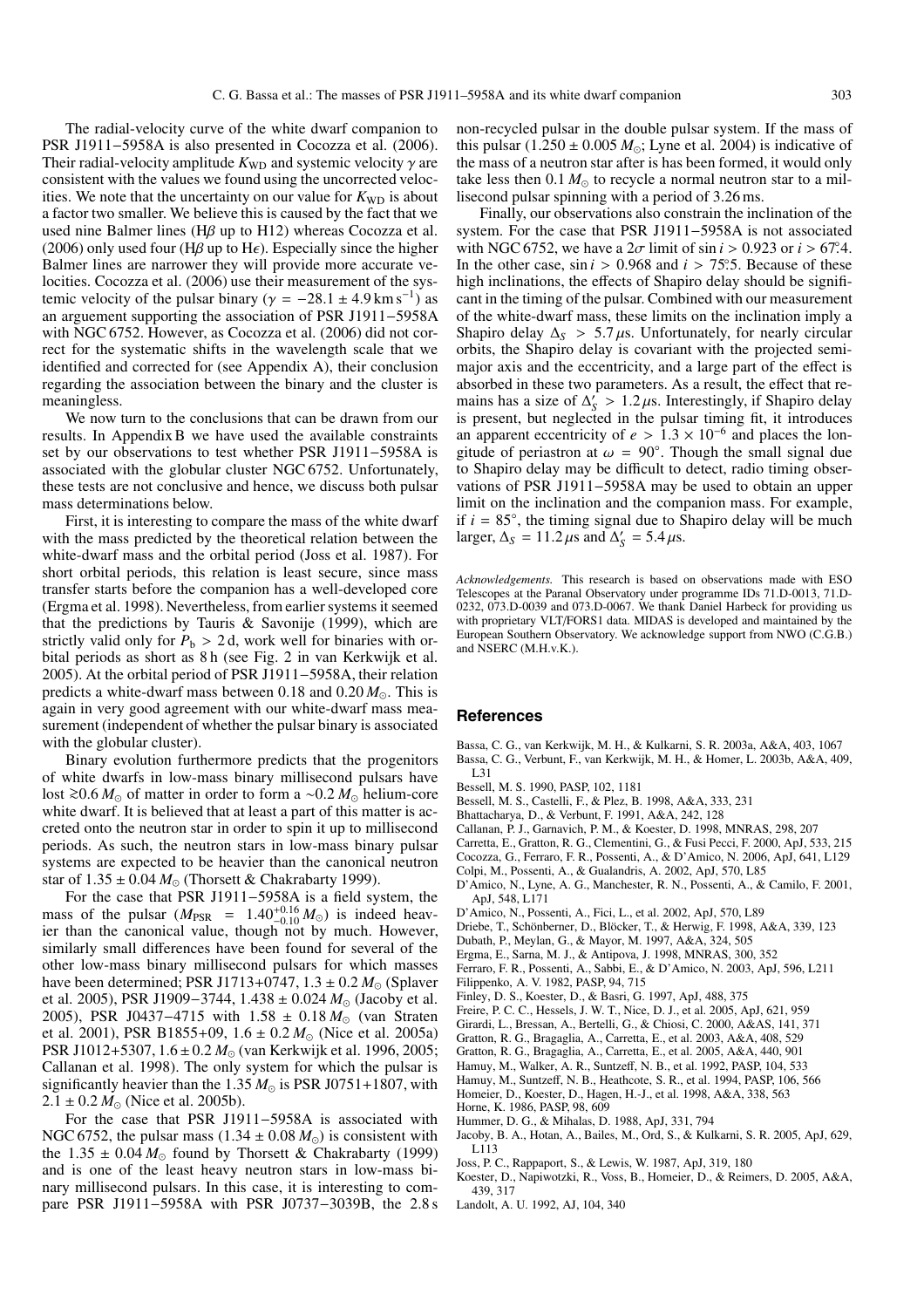- Lattimer, J. M., & Prakash, M. 2004, Science, 304, 536
- Le Borgne, J.-F., Bruzual, G., Pelló, R., et al. 2003, A&A, 402, 433
- Lugger, P. M., Cohn, H. N., & Grindlay, J. E. 1995, ApJ, 439, 191
- Lyne, A. G., Burgay, M., Kramer, M., et al. 2004, Science, 303, 1153
- Manchester, R. N., Lyne, A. G., Camilo, F., et al. 2001, MNRAS, 328, 17
- Mihalas, D., Dappen, W., & Hummer, D. G. 1988, ApJ, 331, 815
- Mihalas, D., Hummer, D. G., Mihalas, B. W., & Daeppen, W. 1990, ApJ, 350, 300
- Nelemans, G., Hartman, J. W., Verbunt, F., Bhattacharya, D., & Wijers, R. A. M. J. 1997, A&A, 322, 489
- Nice, D. J., Splaver, E. M., & Stairs, I. H. 2005a, in Binary Radio Pulsars, ed. F. A. Rasio, & I. H. Stairs, ASP Conf. Ser., 328, 371
- Nice, D. J., Splaver, E. M., Stairs, I. H., et al. 2005b, ApJ, 634, 1242
- Oke, J. B. 1990, AJ, 99, 1621
- Panei, J. A., Althaus, L. G., & Benvenuto, O. G. 2000, A&A, 353, 970
- Phinney, E. S., & Kulkarni, S. R. 1994, ARA&A, 32, 591
- Press, W. H., Teukolsky, S. A., Vetterling, W. T., & Flannery, B. P. 1992, Numerical recipes: The art of scientific computing (Cambridge: University Press, 2nd ed.)
- Reid, I. N. 1996, AJ, 111, 2000
- Renzini, A., Bragaglia, A., Ferraro, F. R., et al. 1996, ApJ, 465, L23
- Rohrmann, R. D., Serenelli, A. M., Althaus, L. G., & Benvenuto, O. G. 2002, MNRAS, 335, 499
- Serenelli, A. M., Althaus, L. G., Rohrmann, R. D., & Benvenuto, O. G. 2002, MNRAS, 337, 1091
- Splaver, E. M., Nice, D. J., Stairs, I. H., Lommen, A. N., & Backer, D. C. 2005, ApJ, 620, 405
- Stairs, I. H. 2004, Science, 304, 547
- Stetson, P. B. 1987, PASP, 99, 191
- Stetson, P. B. 2000, PASP, 112, 925
- Tauris, T. M., & Savonije, G. J. 1999, A&A, 350, 928
- Taylor, J. H., & Cordes, J. M. 1993, ApJ, 411, 674
- Thorsett, S. E., & Chakrabarty, D. 1999, ApJ, 512, 288
- van Kerkwijk, M. H., & Kulkarni, S. R. 1995, ApJ, 454, L141
- van Kerkwijk, M. H., Bergeron, P., & Kulkarni, S. R. 1996, ApJ, 467, L89
- van Kerkwijk, M. H., Bassa, C. G., Jacoby, B. A., & Jonker, P. G. 2005, in Binary
- Radio Pulsars, ed. F. A. Rasio, & I. H. Stairs (ASP), ASP Conf. Ser., 328, 357
- van Straten, W., Bailes, M., Britton, M., et al. 2001, Nature, 412, 158
- Vauclair, G., Schmidt, H., Koester, D., & Allard, N. 1997, A&A, 325, 1055 Verbunt, F. 1993, ARA&A, 31, 93
- 
- Wesemael, F., Greenstein, J. L., Liebert, J., et al. 1993, PASP, 105, 761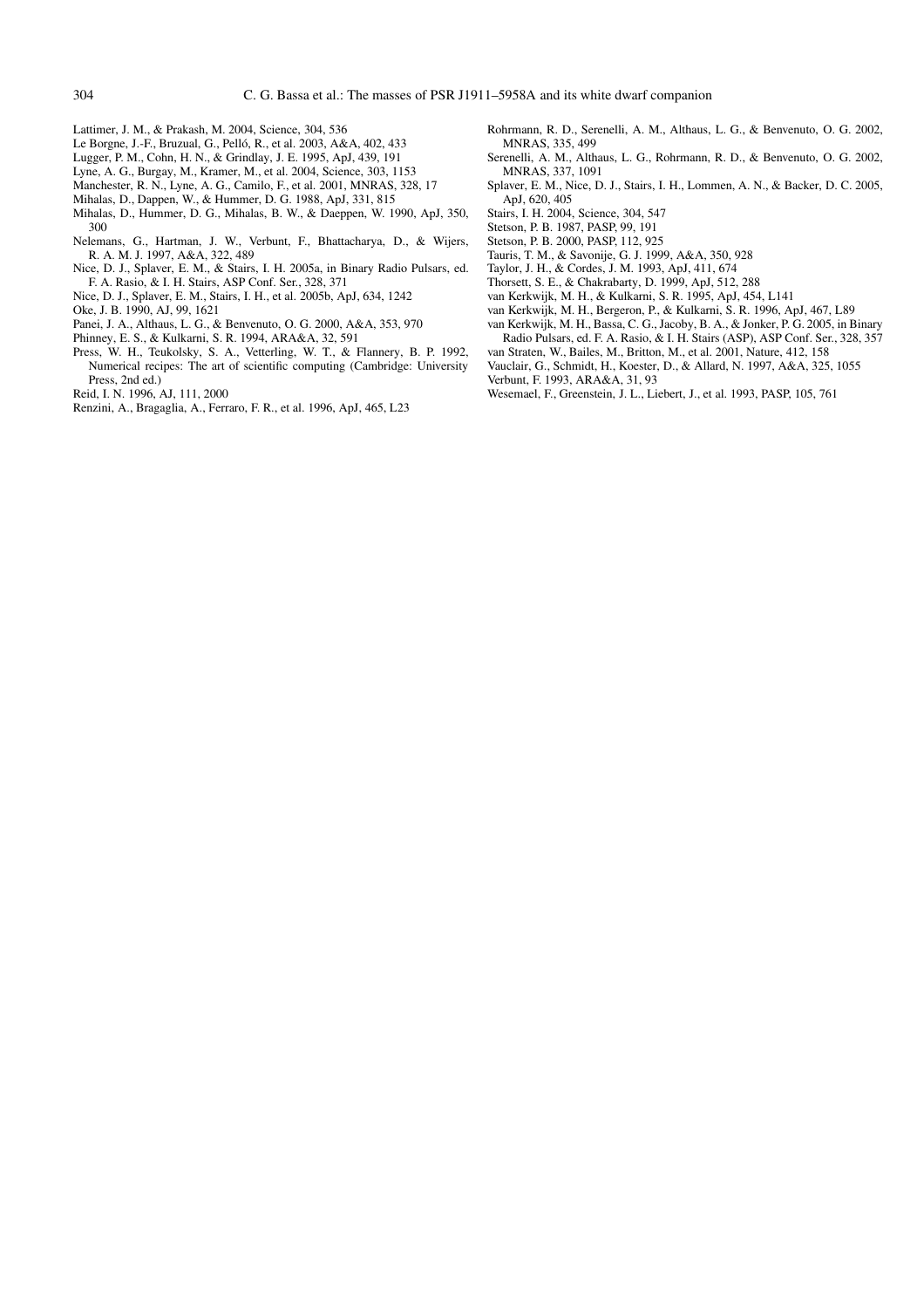# **Online Material**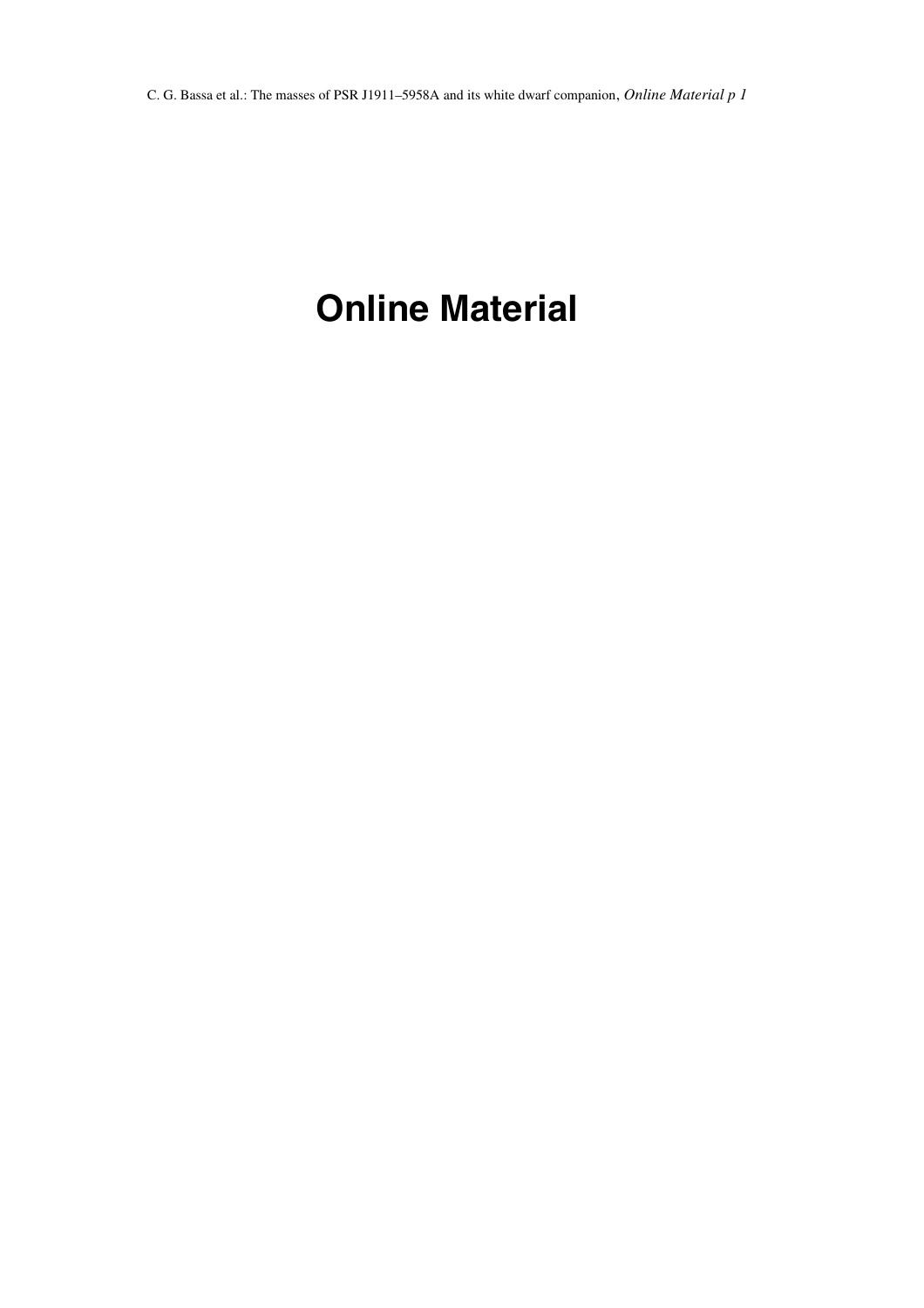# **Appendix A: Corrections to the wavelength calibration**

First, according to the wavelength calibration of the different spectra, the wavelength of the O I  $\lambda$ 5577 night sky emission line was offset from the laboratory value ( $\lambda = 5577.34 \text{ Å}$ ). The offsets varied over a range of 0.9 Å or about 50 km s<sup>-1</sup> and appeared to decrease with increasing hour angle, as shown in Fig. A.1b. We believe this effect is the result of instrument flexure due to differences in the pointing of the telescope, as the calibration frames are obtained with the telescope pointing towards the zenit, while the PSR J1911−5958A has sec *<sup>z</sup>* > <sup>1</sup>.24. We corrected for this effect by applying the measured offsets as a wavelength shift in the zero point of the wavelength calibrations of each individual spectrum.

However, as the O I  $\lambda$ 5577 sky line lies redwards of the last arc line used for the wavelength calibration (Hg  $\lambda$ 5460) we cannot verify that the polynomial used for the wavelength calibration is still valid at the wavelength of the skyline and that all systematic wavelength shifts are corrected for. We found, however, that the higher order terms of the polynomial are very similar between the calibration spectra extracted for the different stars; this is because the curvature of the calibration lines and the sky line at the positions of the stars is very small. As a result, we do not expect random effects to dominate the wavelength shift computed above, though the procedure may introduce a systematic wavelength shift affecting all spectra.

The second effect involved the centering of the stars on the 1. 1. 1. It Is general, when a star is not centered on the slit the offset of the star from the center of the slit will appear as a offset of the star from the center of the slit will appear as a wavelength shift in the spectrum. This can clearly be seen by the velocities of star R and A in Fig. A.1a, where the velocity of star A differs from that of star R by about  $100 \text{ km s}^{-1}$ ; this is primarily due to the fact that compared to star R, star A is positioned closer to the right-hand (redwards) edge of the slit, see Fig. 1. Because of the magnitude of this effect, we determined the position of the reference star R with respect to the center of the slit from the through-the-slit images taken before and after the spectra. The positions on the "before" images varied over a range of 0.68 pixels, whereas those on the "after" images varied over 1.81 pixels. Interestingly, the "after" positions with negative hour angles displayed positive shifts (redwards in wavelength) whereas those with positive hour angles displayed negative shifts. Figure A.1c shows these trends. We interpret the variations in centering of the reference star R on the "before" images as simple scatter inherent to the centering of a star on the slit. The centering variations on the "after" images clearly has a different cause, given its dependence on the hour angle. It may be that this is also related to flexure or differential atmospheric refraction. The averaged affect introduces the scatter in the velocities of the stars on the slit (Fig. A.1a) and affects all stars in the same way.

To correct for this effect, we computed the position  $\bar{x}_i$  of star *i* (in pixels) with respect to the center of the slit and applied it as a shift in wavelength in the zeropoint of the wavelength calibrations of each individual spectrum. The position is computed from  $\bar{x}_i = \int_{-w/2}^{w/2} x \psi_{\text{PSF}}(x - x_{\text{R}} - \Delta x_i) dx$ , where  $\psi_{\text{PSF}}$  is the normal-<br>ized point-spread function as determined from fitting a Moffat ized point-spread function, as determined from fitting a Moffat function to the spatial stellar profile. Furthermore,  $x_R$  is the average of the "before" and "after" shifts in the position of the reference star R with respect to the center of the slit and  $w$  is the slit width (in pixels). Finally,  $\Delta x_i$  is the offset between the position of the reference star R and star *i*, measured in pixels in the



Fig. A.1. The systematic effects that were present in the radial velocity study. **a)** The uncorrected radial velocities of stars R and A as a function of hour angle. For both stars, the velocities decrease with increasing hour angle, while the scatter around the main trend is comparable for both stars. **b**) The offset in the measured position of the O i  $\lambda$ 5577 sky line compared to the laboratory value. **c)** The centering of star R on the slit, as measured from the "before" and "after" through-the-slit images. Each line connecting the two black dots correspond to a single spectrum, where the left dot is the position determined in the "before" image, and the right-hand dot the position in the "after" image. The open circle is the average of the two positions in hour angle and pixel shift.

dispersion direction. These offsets were computed from the five combined 360 s *B*-band exposures used for the photometry.

The resulting radial velocities of the pulsar companion and the other stars on the slit, corrected to the solar-system barycenter, are given in Table 2. The velocity of the reference star R now only varies over a range of 30 km s−1, with an rms scatter of 11 km s−1, comparable to the errors on the velocities tabulated in Table 2. For stars A, B, C, and D the rms scatter is comparable or somewhat larger, with 10, 50, 32 and  $13 \text{ km s}^{-1}$ , respectively. The large scatter in the radial velocities of star B is likely caused by secondary light from the two nearby stars (see Fig. 1), where variations in the seeing lead to shifts in the center of light in the dispersion direction, which in turn leads to velocity shifts. Therefore, we have not used star B in the further analysis.

The stars on the slit have systemic radial velocities of  $\gamma_R$  =  $8 \pm 2 \text{ km s}^{-1}$ ,  $\gamma_A = 7 \pm 2 \text{ km s}^{-1}$ ,  $\gamma_C = 30 \pm 2 \text{ km s}^{-1}$  and  $\gamma_D =$  $6 \pm 2 \text{ km s}^{-1}$ . It is unexpected that all these stars have systemic velocities that are different from the radial velocity of the globular cluster NGC 6752 (−32.0 ± 1.6 km s<sup>-1</sup>; Dubath et al. 1997),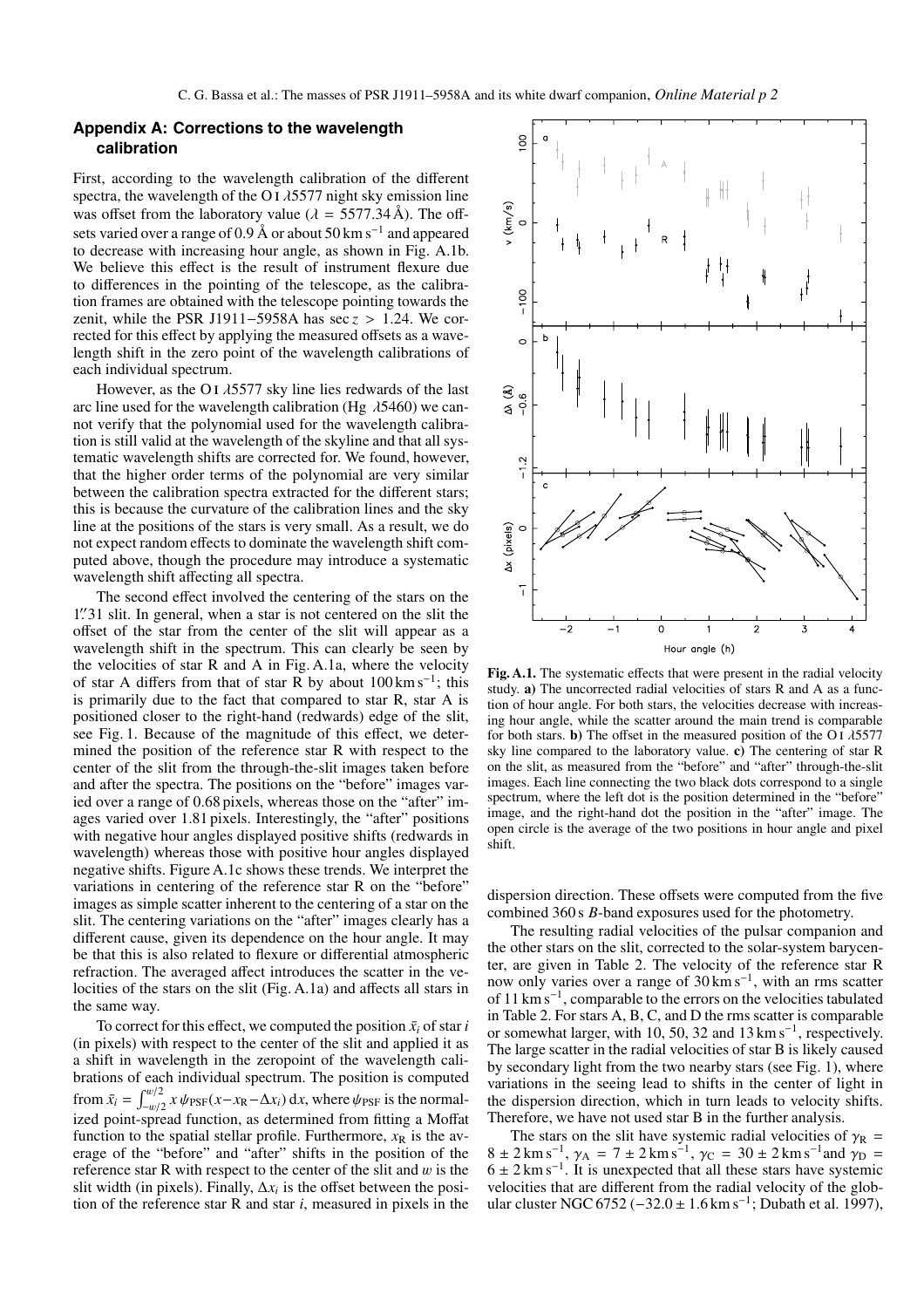

**Fig. A.2.** Normalized spectra of the stars on the slit. The spectra are ordered from the star with the lowest *V*-band magnitude, star D, to the brightest, star R. Each consecutive spectrum is shifted by one unit.

especially as all stars, except star C, have colours that place them on the narrow cluster main sequence in Fig. 2. Since star R, A and D have very similar systemic velocities, we conclude that these stars are cluster members, but that their velocities are off by  $-39 \pm 3 \text{ km s}^{-1}$ . We suspect that this systematic shift may have been introduced by the correction that we applied using the night-sky emission line. As this sky line was located redwards of the reddest wavelength calibration line, the polynomial could have introduced this systematic shift. However, as mentioned above, we do not expect that this influences relative velocities between different observations and different stars, since the shape of the polynomial did not vary between the different observations.

The one remaining issue is that of the systemic radial velocity of star C, which is different from that of the other stars. Star C may not be a cluster member, as it does not coincide with the cluster main sequence. Furthermore, its spectral features, as displayed in Fig. A.2, are distinct from those of the other stars. In this figure, the normalized spectra of the stars are sorted in order of increasing *V*-band magnitude, so that when the stars are cluster members their spectra should be ordered on spectral type and their spectral features should change accordingly. Approximate spectral types for these stars were determined by comparing the spectra to those in the atlas of Le Borgne et al. (2003). We see that both the spectral features and the spectral type of star C show more resemblance with that of star D than they do to star R or A. From this we conclude that star C is not a cluster member and therefore its radial velocity may differ from that of the cluster.

# **Appendix B: Is the binary associated with NGC 6752?**

We use our observations and the properties of the white dwarf and the pulsar that we derived from them, to test if these support the assumption that PSR J1911−5958A is a member of the globular cluster NGC 6752.

#### B.1. Velocities

If the pulsar binary is a member of the globular cluster, the systemic radial velocity of the binary should be compatible with the radial velocity of the cluster,  $-32.0 \pm 1.6$  km s<sup>-1</sup> (Dubath et al. 1997).

The absolute systemic velocity of the pulsar binary is  $\gamma$  = <sup>−</sup>18±6 km s−1. This differs from the radial velocity of the cluster by  $14 \pm 6$  km s<sup>-1</sup> and is consistent with the systemic velocity of the binary  $\gamma_{\Delta v} = 13 \pm 6 \text{ km s}^{-1}$  which we determined from the fit of the white dwarf velocities relative to those of star R.

The velocity difference needs to be corrected for the gravitational redshift of the white dwarf and the reference star R. Using the mass and radius of the white dwarf determined in Sect. 4.3, and the mass and radius of star R determined from the its absolute magnitude and the models by Girardi et al. (2000) plotted in Fig. 2; we obtain  $2.7 \text{ km s}^{-1}$  and  $0.5 \text{ km s}^{-1}$  for the white dwarf and star R, respectively. This reduces the velocity difference to  $11 \pm 6$  km s<sup>-1</sup>, amounting to about a  $2\sigma$  difference between the velocity of the binary and the velocity of the cluster. A part of this velocity difference may be due to the dispersion in the velocity between the pulsar binary and the reference star R. From the scatter in the velocities of stars R, A and D, we estimate that the velocity dispersion is of the order of  $\sim$ 2 km s<sup>-1</sup>.

Also important is the local escape velocity at the pulsar position relative to the cluster center. To estimate the escape velocity  $v_{\text{esc}} = 2GM/r$  at the projected distance  $r_{\perp}$  of PSR J1911–5958A, we compute the mass  $M(r_{\perp})$  inside a sphere of radius  $r_{\perp}$  using relation A3 from the simplified cluster model presented in the Appendix of Freire et al. (2005). Here, we used a coreradius of  $r_c = 6$ . (Lugger et al. 1995), a distance of  $d = 4.14$  kpc (Gratton et al. 2003) a central velocity dispersion of <sup>4</sup>.14 kpc (Gratton et al. 2003), a central velocity dispersion of  $\sigma_z(0) = 4.5 \text{ km s}^{-1}$  (Dubath et al. 1997) and  $r_{\perp} = 6.37$  to obtain  $M(r_{\perp}) = 27 \times 10^3 M_{\odot}$  and  $v_{\text{avg}} = 5.7 \text{ km s}^{-1}$  This velocity tain  $M(r_{\perp}) = 27 \times 10^3 M_{\odot}$  and  $v_{\text{esc}} = 5.7 \text{ km s}^{-1}$ . This velocity should be regarded as an upper limit since only the projected should be regarded as an upper limit since only the projected distance to the cluster center is known and not the actual distance  $r^2 = r_\perp^2 + r_\parallel^2$ , with  $r_\parallel$  the distance along the line-of-sight towards NGC 6752.

We conclude that, taking into account the velocity range expected due to the velocity dispersion and the escape velocity, the systemic velocity of PSR J1911–5958A is only marginally consistent (at the  $2\sigma$  level) with the radial velocity of NGC 6752.

#### B.2. The radius of the white dwarf

From Sect. 4, we found that the white-dwarf radius determined from the effective temperature and surface gravity is outside the  $1\sigma$  uncertainty on the radius derived if the white dwarf is assumed to be at the distance of NGC 6752. This suggests that the pulsar binary is not a member of the globular cluster. There may be additional uncertainties in some of the parameters that were used. Here we discuss some of the sources of uncertainty that may explain the discrepancy in the white-dwarf properties.

#### B.2.1. Distance, reddening and magnitudes

As a result of the discrepancy in the white-dwarf radius, there is a discrepancy in the distance to the white dwarf. The distance modulus  $(m - M)<sub>V</sub> = 12.66 \pm 0.46$  derived from the combination of the atmospheric properties of the white dwarf and the mass-radius relation (Sect. 4.4) is only marginally consistent with the distance modulus  $(m - M)_V = 13.24 \pm 0.08$ (Gratton et al. 2003) determined for NGC 6752. Though there is a considerable spread in the distance modulus measurements,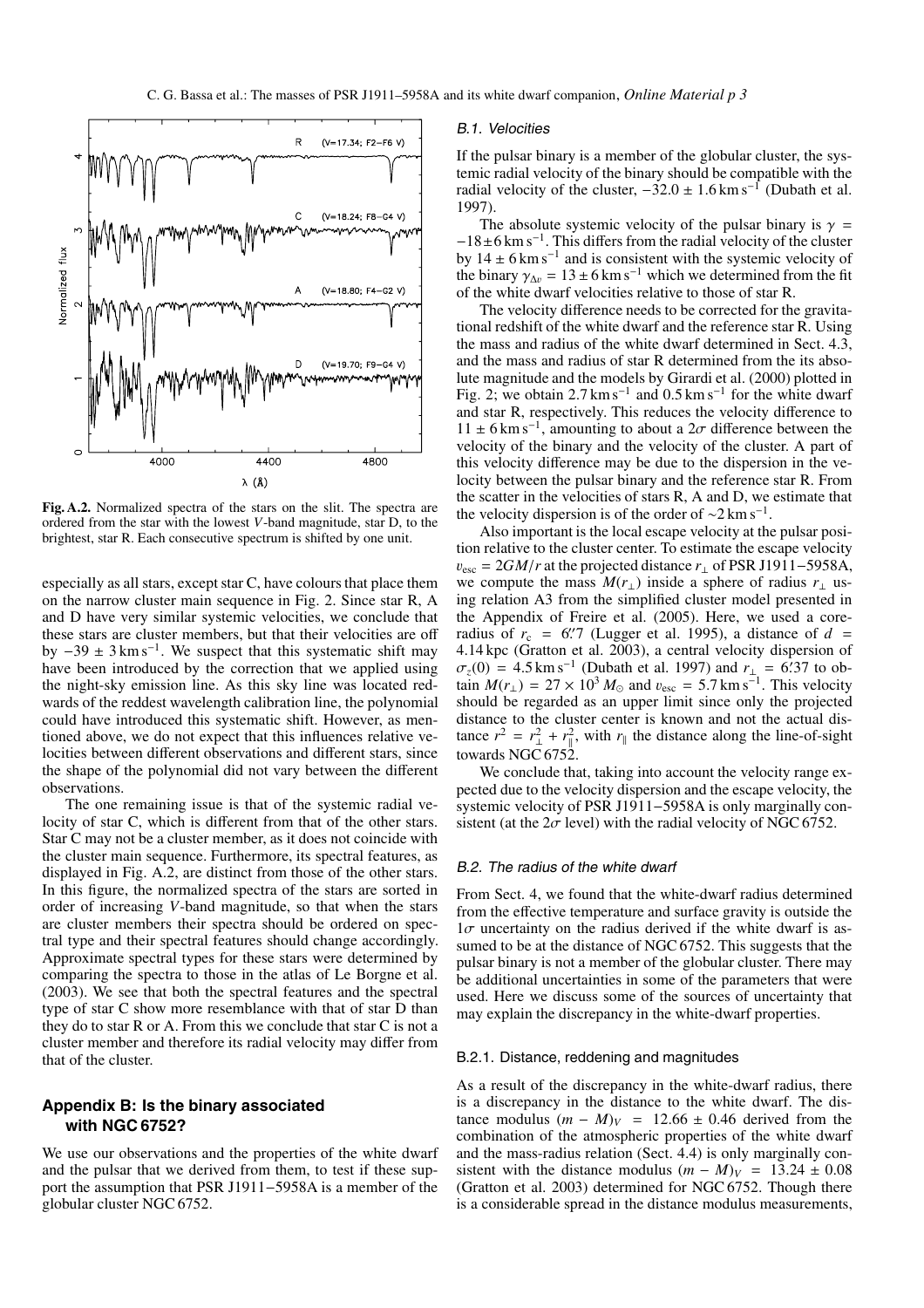ranging from  $(m - M)_V = 13.17 \pm 0.13$  (*d* = 4.0 ± 0.3 kpc) from white-dwarf cooling sequence fitting (Renzini et al. 1996), to  $(m - M)_V = 13.32 \pm 0.04$  ( $d = 4.31 \pm 0.08$  kpc) from mainsequence fitting (Carretta et al. 2000), no distance determination places NGC 6752 so close. Similarly, the spread in reddening measurements,  $E_{B-V} = 0.035$  to 0.046 (Gratton et al. 2003, 2005), does not help to explain the radius discrepancy.

It also seems unlikely that our photometry is in error by as much as the 0.6 mag or more needed to match the distance and hence the white-dwarf radius. Our *UBV* magnitudes are consistent with those given by Ferraro et al. (2003), but have significantly smaller uncertainties. The presence of photometric *B* and *V* standards on the science images removed any uncertainties on the airmass dependence. Also, the *B*-band calibrations taken on two different nights were consistent with each other, having only a 0.01 mag difference. Finally in Sect. 2.2, we found that the white-dwarf companion is not variable (down to 0.02 mag) and this eliminates the possibility that the *UBV* photometry was taken at an extremum in white-dwarf brightness.

#### B.2.2. Line broadening

As was found in Sect. 4.2, a lower surface gravity, which would imply a lower mass and a larger radius, was found when the spectral resolution was decreased to  $6.5 \text{ Å}$ . Though this is considerably larger than the  $4.5 \text{ Å}$  determined from the width of the lines in the spectrum of star R, the Balmer lines in the spectrum of the white dwarf may be broadened. In order to broaden the lines from 4.5 Å to 6.5 Å a velocity smearing of ~300 km s<sup>−1</sup> is required.

One source of broadening is due to the fact that in a single observation, the 2470 s exposure time covers about  $\Delta \phi = 3.5\%$ of the 20 h orbit. This introduces a maximum change in velocity (at  $\phi = 0.25$  and  $\phi = 0.75$ ) of about  $2\pi\Delta\phi K_{WD} \approx 50 \text{ km s}^{-1}$ , which is much less than required<sup>1</sup>.

Another source of broadening could be due to rotation. To estimate the rotational velocity of the white dwarf, we follow the reasoning used in van Kerkwijk & Kulkarni (1995) to explain the variations seen in the spectrum of the white-dwarf companion to PSR B0655+64. During the period of mass transfer, the progenitor of the white dwarf, a giant, filled its Roche lobe and tides ensured the system was synchronized and circularised. When mass transfer ceased and the pulsar companion started to contract to a white dwarf, the tides became inefficient and the rotational evolution of the companion was determined by conservation of angular momentum. Thus, the rotational periods scale inversely with the moments of inertia.

The moment of inertia of the progenitor can be separated in that of the core and the envelope;  $I_{\text{prog}} = I_{\text{core}} + I_{\text{env}}$  with  $I_{\text{core}} = k_{\text{core}}^2 M_{\text{core}} R_{\text{core}}^2$  and  $I_{\text{env}} = k_{\text{env}}^2 M_{\text{env}} R_{\text{env}}^2$ , where *k* is the gyration radius. As the progenitor fills its Roche-lobe of radius  $R_L$ , we have  $R_{env} = R_L$ . After mass transfer, when the envelope has contracted to form the white dwarf, the white dwarf has  $I_{WD} = k_{WD}^2 M_{WD} R_{WD}^2$ . Assuming that  $I_{core} \approx I_{WD}$  and ignoring differences in the gyration radii, conservation of angular momentum gives  $\Omega_{\rm rot}/\Omega_{\rm orb} \simeq 1 + M_{\rm env} R_{\rm L}^2 / M_{\rm WD} R_{\rm WD}^2$ . Here, two assumptions lead to an overestimate of the spin up: the envelope assumptions lead to an overestimate of the spin up; the envelope will be more centrally concentrated than the white dwarf, such that  $k_{\text{env}} < k_{\text{WD}}$ , while tidal dissipation will be important in the initial stages of contraction. On the other hand, the hot core of the progenitor will be larger than the white dwarf, so  $I_{\text{core}} > I_{\text{WD}}$ (though generally this effect should be small, since in most cases  $I_{\text{core}} \ll I_{\text{env}}$ ).

For a white dwarf with a mass of  $0.17-0.18 M_{\odot}$  and a radius of 0.042–0.058 $R_{\odot}$ , and for the observed mass ratio of  $q = 7.36$ <br>and orbital period of 20 h the Roche-lobe radius of the proand orbital period of 20 h, the Roche-lobe radius of the progenitor is about  $R_L = 0.96 R_{\odot}$ . After cessation of mass trans-<br>fer the remaining envelope has a mass of about 0.01  $M_{\odot}$ . With fer, the remaining envelope has a mass of about  $0.01 M_{\odot}$ . With these values we estimate that the rotational period of the white these values we estimate that the rotational period of the white dwarf is about 20−30 times faster than the orbital period, so  $P_{\text{rot}} \approx 1$  to 0.6 h. In that case, the rotational velocity  $v_{\text{rot}} \sin i$ would be of the order of  $50-100 \text{ km s}^{-1}$ . This is smaller than the 300 km s<sup> $-1$ </sup> estimated above, and since our assumptions likely led us to overestimate the rotational velocity, it seems unlikely that rotational broadening alone could explain the discrepancy between the surface gravity inferred from the spectrum and that inferred from the radius assuming that PSR J1911−5958A is a member of NGC 6752.

#### B.3. Constraints from radio timing

D'Amico et al. (2002) give two arguments for the association of PSR J1911−5958A with NGC 6752. The first one is that it was discovered in an observation of a globular cluster: the dedicated globular cluster observations with Parkes together cover a relatively small area compared to the whole sky, and the detection of a rare millisecond pulsar in this area suggests membership of the cluster. The problem is that the dedicated cluster observations are much deeper than most other pulsar observations, and that the number of millisecond pulsars at the flux level of PSR J1911−5958A, 0.22 mJy at 1400 MHz, and their distribution on the sky, are not known. Estimates based on extrapolation are uncertain. The accuracy of the estimate by D'Amico et al. of a 10−<sup>5</sup> probability for a chance coincidence is therefore not clear. D'Amico et al. (2002) used the center beam of the Parkes multibeam receiver in their discovery observation. The diameter of that beam is about 14 (Manchester et al. 2001), and thus *any* pulsar detected in the globular cluster survey must lie within 7' from the cluster center. We conclude that the argument from the probability of chance coincidence is less solid than the number 10−<sup>5</sup> might suggest.

The second argument of D'Amico et al. (2002) is that PSR J1911−5958A has a dispersion measure DM = 33.7 pc cm<sup>-3</sup>, almost the same as the dispersion measure DM = 33.7 pc cm<sup>-3</sup>, almost the same as the dispersion measure DM = 33.3 pc cm<sup>-3</sup> of the three pulsars in the cluster core, two of  $33.3 \,\mathrm{pc \, cm^{-3}}$  of the three pulsars in the cluster core, two of which certainly belong to the cluster as proven by a negative which certainly belong to the cluster as proven by a negative period derivative. According to the Taylor & Cordes (1993) model, the maximum dispersion measure in the direction of NGC 6752 and PSR J1911–5958A is DM<sub>max</sub>  $\approx$  42 pc cm<sup>-3</sup>. Since the DM values of the pulsars in the core of NGC 6752 (and of PSR J1911−5958A) are less than this, the pulsar would be almost at the distance of the cluster. However, the maximum to the dispersion measure arises because the electron layer in our Galaxy has a finite scale height of 0.5 to 1 kpc, and this implies that all pulsars above the electron layer have the same dispersion measure in the same direction (Bhattacharya & Verbunt 1991). Since NGC 6752 is at a distance of  $d = 4.14$  kpc and a Galactic latitude of  $b = -25^\circ, 6$ , it is well above the electron layer, and its observed DM must be equated with the actual DM<sub>nov</sub> and its observed DM must be equated with the actual  $DM_{\text{max}}$ in that direction. (This is compatible with the uncertainty of about  $\sqrt{4DM_{\text{max}}}$  in the model value of  $DM_{\text{max}}$ , which gives 13 pc cm<sup>-3</sup> for DM<sub>max</sub>  $\approx$  42 pc cm<sup>-3</sup>; Nelemans et al. 1997). We conclude that the dispersion measure of PSR J1911−5958A does

 $1$  It also causes a reduction in inferred radial-velocity amplitude by a factor  $\sin(\pi \Delta \phi)/\pi \Delta \phi = 0.998$ . This is sufficiently small that we have chosen to ignore it.